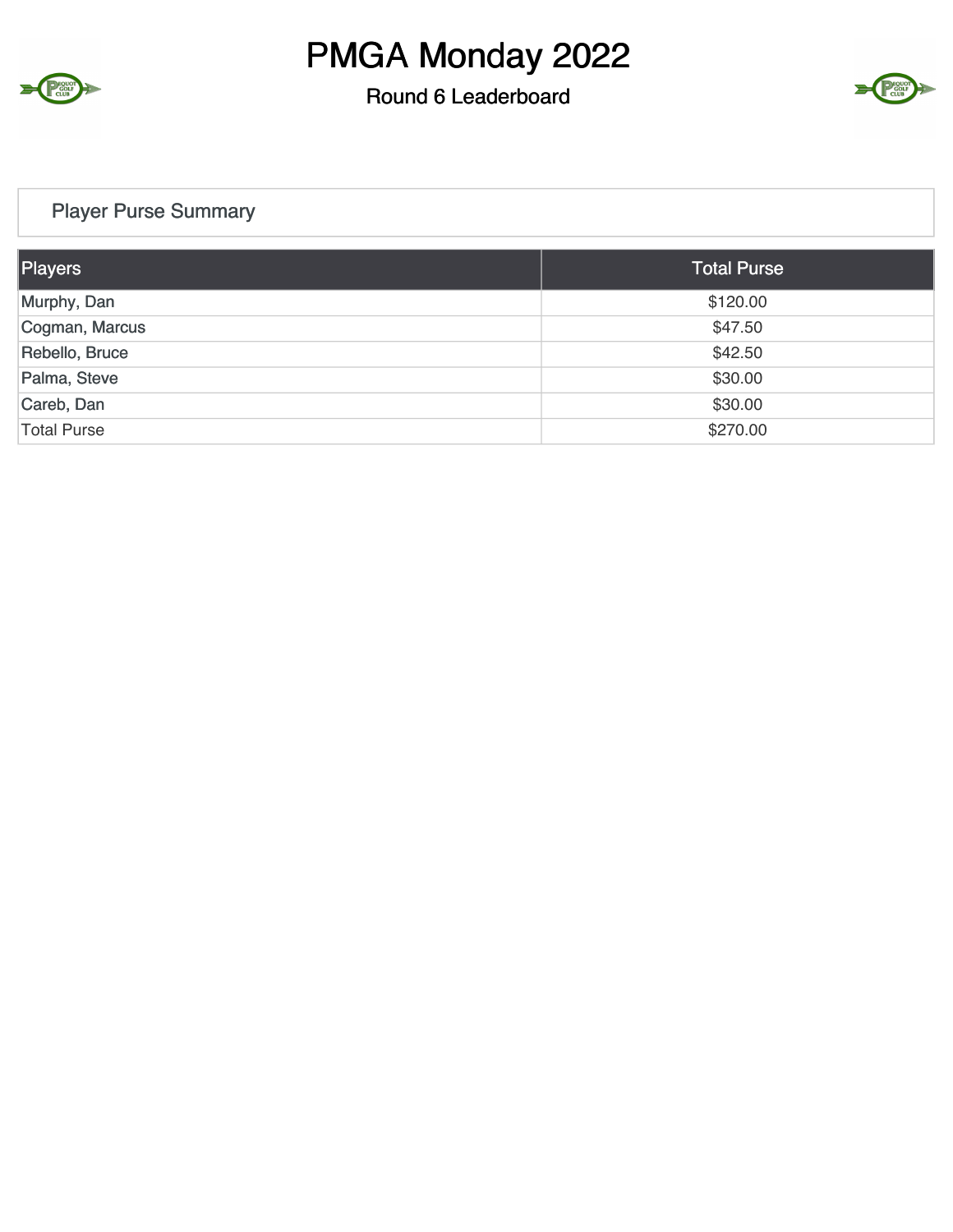

#### Round 6 Leaderboard



#### Individual Matches

| Player                                                                                                        | Match                               |        |    | Player                                         |                         |    |    |    |    |              |            |
|---------------------------------------------------------------------------------------------------------------|-------------------------------------|--------|----|------------------------------------------------|-------------------------|----|----|----|----|--------------|------------|
| Arruda, Mark<br>Pequot Golf Club                                                                              | 3 & 1                               |        |    | Murphy, Dan<br><b>Pequot Golf Club</b>         |                         |    |    |    |    |              |            |
| Careb, Dan<br><b>Pequot Golf Club</b>                                                                         | <b>Tied</b>                         |        |    | Gardiner, Tom<br>Pequot Golf Club              |                         |    |    |    |    |              |            |
| Chase, Zachary<br>Pequot Golf Club                                                                            | <b>Tied</b>                         |        |    | Pequot Golf Club                               | Cogman, Marcus          |    |    |    |    |              |            |
| Gillies, Geoff<br>Pequot Golf Club                                                                            | <b>Tied</b>                         |        |    | Knowles, Keith<br>Pequot Golf Club             |                         |    |    |    |    |              |            |
| Hutchinson, Trevor<br><b>Pequot Golf Club</b>                                                                 | 2 & 1                               |        |    | <b>Pequot Golf Club</b>                        | Davison, Anthony        |    |    |    |    |              |            |
| <b>Banks, George</b><br><b>Pequot Golf Club</b>                                                               | 3 & 2                               |        |    | Tanner, Jeff<br>Pequot Golf Club               |                         |    |    |    |    |              |            |
| <b>Turley, Kevin</b><br><b>Pequot Golf Club</b>                                                               | 5 & 4                               |        |    | Smith, Kevin<br>Pequot Golf Club               |                         |    |    |    |    |              |            |
| Levesque, Scott<br><b>Pequot Golf Club</b>                                                                    | $2 \text{ up}$                      |        |    | Palma, Steve<br>Pequot Golf Club               |                         |    |    |    |    |              |            |
| Dias, Don<br><b>Pequot Golf Club</b>                                                                          | 4 & 2                               |        |    | Warner, Mal<br>Pequot Golf Club                |                         |    |    |    |    |              |            |
| Boehm, Karl<br>Pequot Golf Club                                                                               | 1 up                                |        |    | <b>Pequot Golf Club</b>                        | <b>McPherson, James</b> |    |    |    |    |              |            |
| Rebello, Bruce<br>Pequot Golf Club                                                                            | 2 & 1                               |        |    | <b>Klimas, Kory</b><br><b>Pequot Golf Club</b> |                         |    |    |    |    |              |            |
| Rebello Jr., Bruce<br><b>Pequot Golf Club</b>                                                                 | 3 & 1                               |        |    | Woolley, Jim<br><b>Pequot Golf Club</b>        |                         |    |    |    |    |              |            |
| Gage, Dustin<br>Pequot Golf Club                                                                              | 2 up                                |        |    | <b>Smyth, Pete</b><br><b>Pequot Golf Club</b>  |                         |    |    |    |    |              |            |
| Holeman, Mark<br><b>Pequot Golf Club</b>                                                                      | <b>Tied</b>                         |        |    | Pequot Golf Club                               | McArthur, Hamish        |    |    |    |    |              |            |
| Dimock, Bob<br>Pequot Golf Club                                                                               | 4 & 3                               |        |    | Pratt, Joe<br><b>Pequot Golf Club</b>          |                         |    |    |    |    |              |            |
| Faulise, Joseph<br>Pequot Golf Club                                                                           | 2 & 1                               |        |    | Scanlan, Mike<br><b>Pequot Golf Club</b>       |                         |    |    |    |    |              |            |
|                                                                                                               | Gage, Dustin vs. Smyth, Pete        |        |    |                                                |                         |    |    |    |    |              |            |
| $\overline{2}$<br>$\mathbf{3}$<br>$\sqrt{5}$<br>$\overline{7}$<br>8<br>$6\phantom{1}6$<br>1<br>$\overline{4}$ | $\boldsymbol{9}$<br>Out<br>10<br>11 | 12     | 13 | 14                                             | 15                      | 16 | 17 | 18 | In | <b>Total</b> | <b>Net</b> |
| Match                                                                                                         | Τ<br>1 up                           | $\top$ | T  |                                                |                         | Т  |    |    |    |              |            |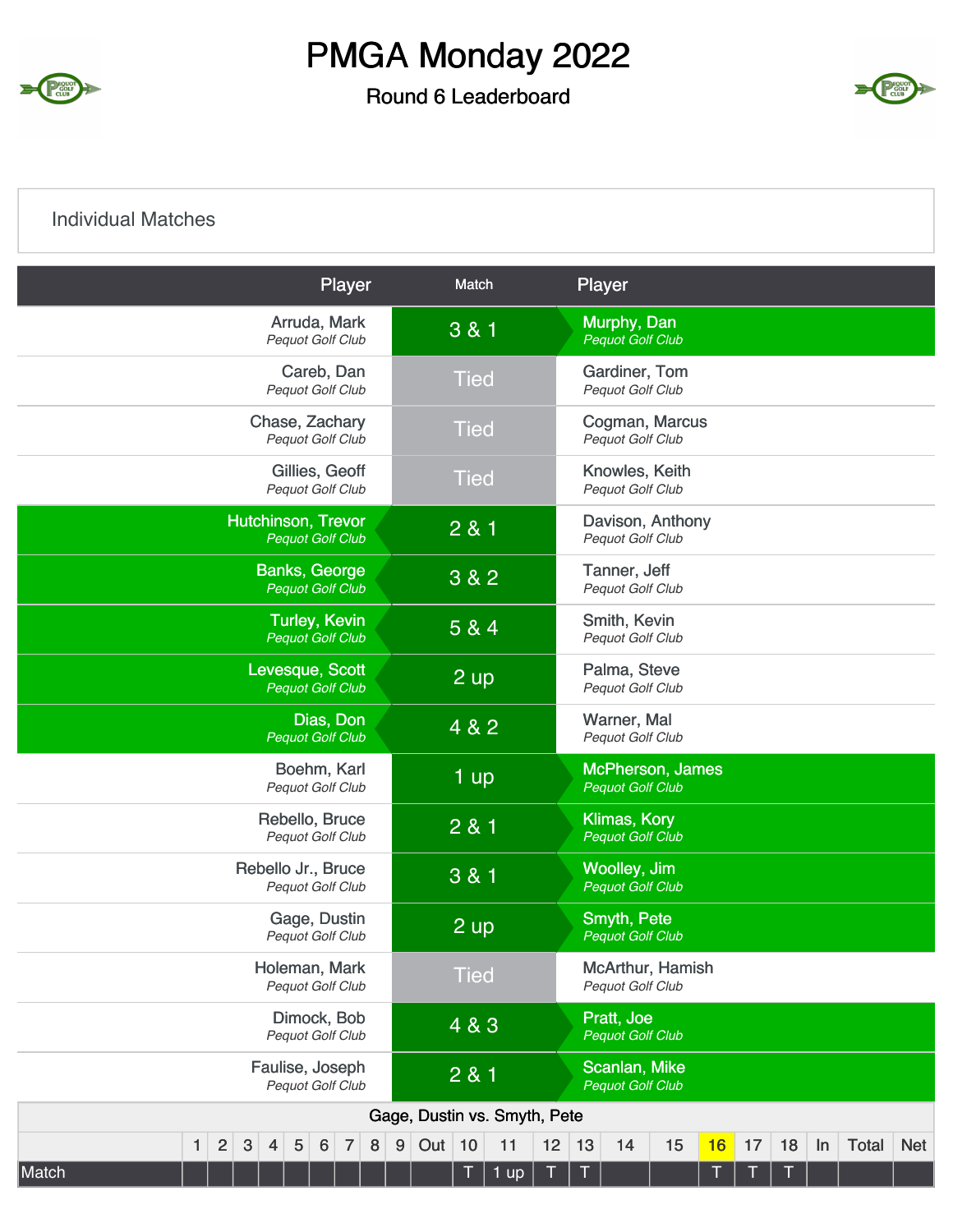



| Gage, Dustin (1)              |                |              |                         |                |                  |                |                 |                  |                  | 0                               | 4                                | $\overline{5}$                     | $\overline{4}$ | 5                                         | $\overline{5}$ | 6                   | $\overline{5}$      | $\overline{4}$                   | 6                   | 44          | 44               | 44             |
|-------------------------------|----------------|--------------|-------------------------|----------------|------------------|----------------|-----------------|------------------|------------------|---------------------------------|----------------------------------|------------------------------------|----------------|-------------------------------------------|----------------|---------------------|---------------------|----------------------------------|---------------------|-------------|------------------|----------------|
| Smyth, Pete (0)               |                |              |                         |                |                  |                |                 |                  |                  | 0                               | 4                                | $\sqrt{7}$                         | 3              | 5                                         | 4              | $\overline{5}$      | $\overline{5}$      | $\overline{4}$                   | $\boxed{6}$         | 43          | 43               | 43             |
| Match                         |                |              |                         |                |                  |                |                 |                  |                  |                                 |                                  |                                    | Τ              | Τ                                         | $1$ up         | $2 \text{ up}$      |                     |                                  |                     |             |                  |                |
|                               |                |              |                         |                |                  |                |                 |                  |                  |                                 |                                  | Holeman, Mark vs. McArthur, Hamish |                |                                           |                |                     |                     |                                  |                     |             |                  |                |
|                               |                | 1            | $\overline{2}$          | $\sqrt{3}$     | 4                | 5              | 6               | $\overline{7}$   | 8                | 9<br>Out                        | 10                               | 11                                 | 12             | 13                                        | 14             | 15                  | 16                  | 17                               | 18                  | In          | Total            | <b>Net</b>     |
| Match                         |                |              |                         |                |                  |                |                 |                  |                  |                                 | T                                | Τ                                  | T              |                                           | T              | T                   | $1$ up              | 2 up                             | $1$ up              |             |                  |                |
| Holeman, Mark (4)             |                |              |                         |                |                  |                |                 |                  |                  | 0                               |                                  | $\boxed{7}$<br>4                   | $\overline{4}$ | $\begin{array}{c c} \hline 7 \end{array}$ | 6              | 4                   | $\overline{6}$      | 3                                | 6                   | 47          | 47               | 45             |
| McArthur, Hamish (0)          |                |              |                         |                |                  |                |                 |                  |                  | 0                               | 4                                | $\overline{4}$                     | $\boxed{4}$    | ④                                         | 6              | 4                   | $\overline{7}$      | $\overline{4}$                   | 5                   | 42          | 42               | 42             |
| Match                         |                |              |                         |                |                  |                |                 |                  |                  |                                 | T                                |                                    |                | 1<br>up                                   |                |                     |                     |                                  |                     |             |                  |                |
|                               |                |              |                         |                |                  |                |                 |                  |                  |                                 |                                  | Dimock, Bob vs. Pratt, Joe         |                |                                           |                |                     |                     |                                  |                     |             |                  |                |
| $\mathbf{1}$                  | $\overline{2}$ | 3            | $\overline{\mathbf{4}}$ | 5              | 6                | $\overline{7}$ | 8               | 9                | Out              | 10                              | 11                               |                                    | 12             | 13                                        | 14             | 15                  | 16                  | 17                               | 18                  | In          | <b>Total</b>     | <b>Net</b>     |
| Match                         |                |              |                         |                |                  |                |                 |                  |                  |                                 |                                  |                                    |                |                                           |                |                     |                     |                                  |                     |             |                  |                |
| Dimock, Bob (8)               |                |              |                         |                |                  |                |                 |                  | $\boldsymbol{0}$ | $\sqrt{7}$                      | 6                                |                                    | $\overline{5}$ | $\sqrt{7}$                                | 5              | $\overline{5}$      | $\overline{6}$      | $\overline{4}$                   | 6                   | 51          | 51               | 47             |
| Pratt, Joe (0)                |                |              |                         |                |                  |                |                 |                  | $\mathbf 0$      | 4                               | $\overline{5}$                   |                                    | 3              | 5                                         | 4              | $\overline{5}$      | $\overline{5}$      | 3                                | 5                   | 39          | 39               | 39             |
| Match                         |                |              |                         |                |                  |                |                 |                  |                  | $2 \text{ up}$                  | 2 up                             |                                    | 3 up           | 4 up                                      | 4 up           | 4 up                | $4 \text{ up}$      | $1$ up                           | $1$ up              |             |                  |                |
|                               |                |              |                         |                |                  |                |                 |                  |                  |                                 |                                  | Boehm, Karl vs. McPherson, James   |                |                                           |                |                     |                     |                                  |                     |             |                  |                |
|                               |                |              |                         |                |                  |                |                 |                  |                  |                                 |                                  |                                    |                |                                           |                |                     |                     |                                  |                     |             |                  |                |
|                               |                | $\mathbf{1}$ | $\overline{2}$          | 3              | $\overline{4}$   | 5              | $6\phantom{1}6$ | 7                | 8                | $9$ Out                         | 10                               | 11                                 | 12             |                                           | 13             | 14<br>15            | 16                  | 17                               | 18                  | $\ln$       | <b>Total</b>     | <b>Net</b>     |
| Match                         |                |              |                         |                |                  |                |                 |                  |                  |                                 |                                  | T                                  |                |                                           |                |                     | $1$ up<br>$1$ up    | T                                | T                   |             |                  |                |
| Boehm, Karl (13)              |                |              |                         |                |                  |                |                 |                  |                  | $\mathbf 0$<br>$\boldsymbol{0}$ | $\overline{7}$<br>$\overline{5}$ | $\boxed{7}$                        | $\overline{7}$ |                                           | $\overline{7}$ | $\overline{7}$<br>5 | 8<br>$\overline{5}$ | $\overline{5}$<br>$\overline{7}$ | $\overline{7}$<br>6 | 60          | 60<br>49         | 54<br>49       |
| McPherson, James (0)<br>Match |                |              |                         |                |                  |                |                 |                  |                  |                                 | 1 up                             | $\boxed{7}$                        | 3<br>$1$ up    |                                           | 6<br>$1$ up    | $\overline{6}$      |                     |                                  | $\overline{4}$      | 49          |                  |                |
|                               |                |              |                         |                |                  |                |                 |                  |                  |                                 |                                  |                                    |                |                                           |                |                     |                     |                                  |                     |             |                  |                |
|                               |                |              |                         |                |                  |                |                 |                  |                  |                                 |                                  | Dias, Don vs. Warner, Mal          |                |                                           |                |                     |                     |                                  |                     |             |                  |                |
| $\mathbf{1}$                  | $\overline{2}$ | $\mathbf{3}$ | $\overline{4}$          | 5              | $6\phantom{1}6$  | $\overline{7}$ | 8               | 9                | Out              | 10                              | 11                               |                                    | 12             | 13                                        | 14             | 15                  | 16                  | 17                               | 18                  | In          | Total            | <b>Net</b>     |
| Match                         |                |              |                         |                |                  |                |                 |                  |                  | 3 up                            | 4 up                             | 5 up                               |                | 6 up                                      | $1$ up         | $1$ up              | 2 up                | 3 up                             | $4 \text{ up}$      |             |                  |                |
| Dias, Don (8)                 |                |              |                         |                |                  |                |                 |                  | 0                | 6                               | Ð                                | 3                                  |                | $\overline{6}$                            | Ð              | $\overline{7}$      | 5                   | 3                                | 6                   | 44          | 44               | 40             |
| Warner, Mal (0)               |                |              |                         |                |                  |                |                 |                  | $\mathbf 0$      | $\overline{5}$                  | $\overline{5}$                   | $\overline{4}$                     |                | $\sqrt{7}$                                | $\overline{5}$ | $\overline{7}$      | $\overline{6}$      | $\overline{4}$                   | $\overline{6}$      | 49          | 49               | 49             |
| Match                         |                |              |                         |                |                  |                |                 |                  |                  |                                 |                                  |                                    |                |                                           |                |                     |                     |                                  |                     |             |                  |                |
|                               |                |              |                         |                |                  |                |                 |                  |                  |                                 |                                  | Levesque, Scott vs. Palma, Steve   |                |                                           |                |                     |                     |                                  |                     |             |                  |                |
|                               | $\mathbf{1}$   | 2            | $\mathbf{3}$            | $\overline{4}$ | 5                | 6              | $\overline{7}$  | 8                | $\boldsymbol{9}$ | Out $10$                        |                                  | 11                                 | 12             | 13                                        | 14             | 15                  | 16                  | 17                               | 18                  | <b>In</b>   | Total            | <b>Net</b>     |
| Match                         |                |              |                         |                |                  |                |                 |                  |                  |                                 | T                                | $1$ up                             | $ 2$ up        |                                           |                | Τ                   | Т                   |                                  | Τ                   |             |                  |                |
| Levesque, Scott (0)           |                |              |                         |                |                  |                |                 |                  |                  | $\Omega$                        | $\overline{4}$                   | 4                                  | 3              | 5                                         | $\overline{6}$ | $\circled{3}$       | $\overline{5}$      | $\overline{4}$                   | 5                   | 39          | 39               | 39             |
| Palma, Steve (22)             |                | $\bullet$    | $\bullet$               | ٠              |                  |                |                 | $\bullet\bullet$ | $\bullet\bullet$ | $\mathbf 0$                     | 5                                | $\overline{8}$                     | $\boxed{6}$    | $\circled{5}$                             | $\overline{8}$ | $\overline{8}$      | $\boxed{7}$         | 4                                | $\sqrt{8}$          | 59          | 59               | 48             |
| Match                         |                |              |                         |                |                  |                |                 |                  |                  |                                 | T                                |                                    |                | 1 up                                      | 1 up           |                     | Т                   | $1 \overline{up}$                |                     |             |                  |                |
|                               |                |              |                         |                |                  |                |                 |                  |                  |                                 |                                  | Turley, Kevin vs. Smith, Kevin     |                |                                           |                |                     |                     |                                  |                     |             |                  |                |
| $\mathbf{1}$                  | $\overline{2}$ | $\sqrt{3}$   | $\overline{4}$          | $\sqrt{5}$     | $\boldsymbol{6}$ | $\overline{7}$ | $\bf 8$         |                  | 9 Out            | 10                              |                                  | 11                                 | 12             | 13                                        | 14             | 15                  | 16                  | 17                               | 18                  | In          | Total            | <b>Net</b>     |
| Match                         |                |              |                         |                |                  |                |                 |                  |                  | 7 up                            |                                  | 8 up                               | 9 up           | 1 up                                      | 2 up $\vert$   | 3 up                | 4 up                | 5 up                             | 6 up                |             |                  |                |
| Turley, Kevin (0)             |                |              |                         |                |                  |                |                 |                  | 0                | $\overline{4}$                  |                                  | $\overline{5}$                     | $\overline{4}$ | $\boxed{8}$                               | $\overline{5}$ | $\overline{4}$      | $\overline{5}$      | $\sqrt{6}$                       | $\sqrt{7}$          | 48          | 48               | 48             |
| Smith, Kevin (14)             | ٠              | $\bullet$    |                         | $\bullet$      |                  |                |                 |                  | 0                |                                 |                                  |                                    |                |                                           |                |                     |                     |                                  |                     | $\mathbf 0$ | $\boldsymbol{0}$ | $\overline{0}$ |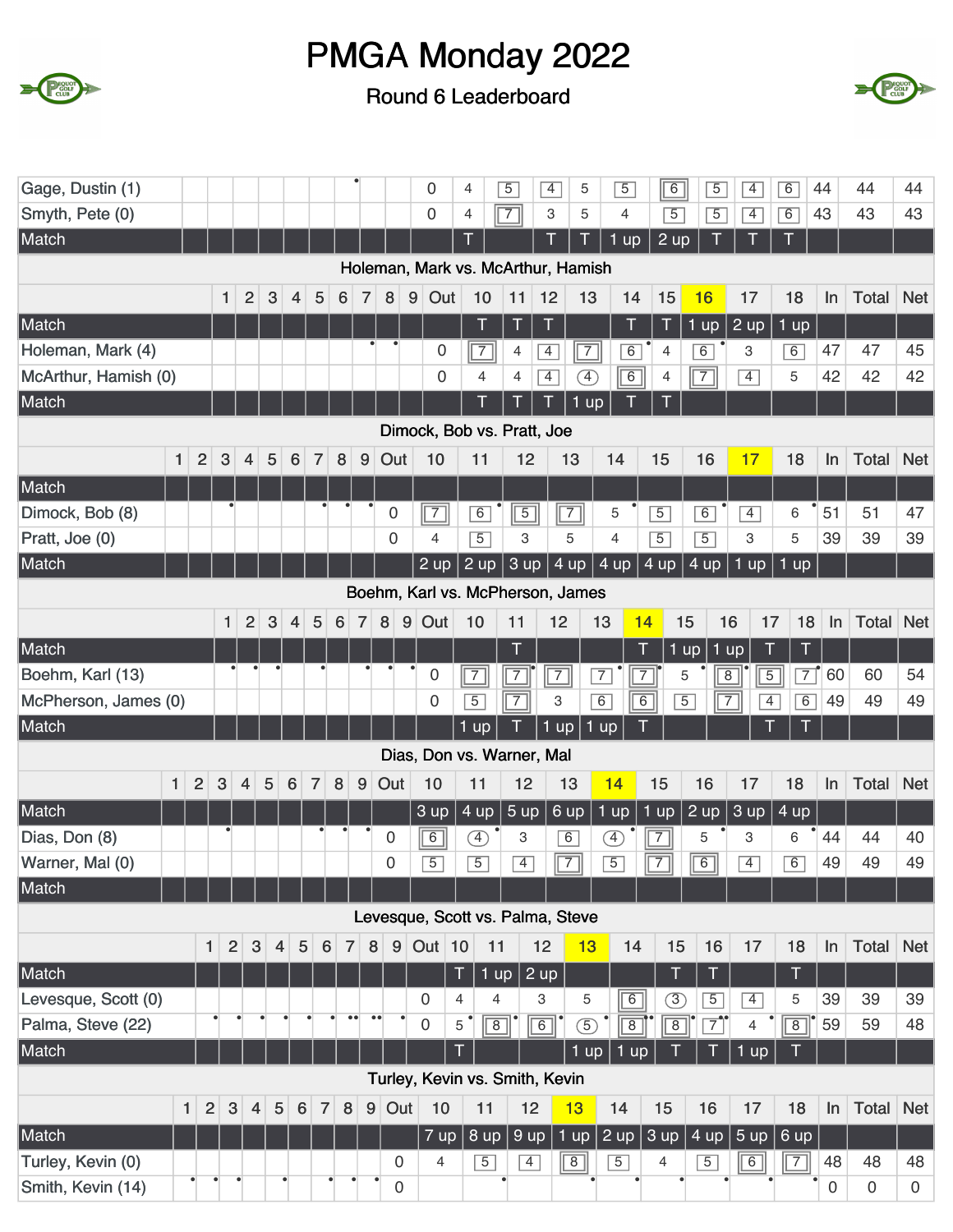



| Match                  |              |                |                |                |                |                |                 |                 |                |                |                  |                                         |                |                |                   |                |                |                |                |                |                              |                           |                |       |              |            |
|------------------------|--------------|----------------|----------------|----------------|----------------|----------------|-----------------|-----------------|----------------|----------------|------------------|-----------------------------------------|----------------|----------------|-------------------|----------------|----------------|----------------|----------------|----------------|------------------------------|---------------------------|----------------|-------|--------------|------------|
|                        |              |                |                |                |                |                |                 |                 |                |                |                  | Banks, George vs. Tanner, Jeff          |                |                |                   |                |                |                |                |                |                              |                           |                |       |              |            |
|                        | $\mathbf{1}$ | $\overline{2}$ | 3              | 4              | 5              |                | $6\phantom{1}6$ | $\overline{7}$  | 8              | $9\,$          | Out              | 10                                      |                | 11             | 12                |                | 13             | 14             | 15             |                | 16                           | 17                        | 18             | In    | Total        | <b>Net</b> |
| Match                  |              |                |                |                |                |                |                 |                 |                |                |                  | 4 up                                    |                | 5 up           |                   |                | Τ              | $1$ up         | $1$ up         |                | $2 \text{ up}$               | 3 up                      | 3 up           |       |              |            |
| Banks, George (2)      |              |                |                |                |                |                |                 |                 |                |                | $\overline{0}$   | 4                                       |                | $\overline{6}$ | $\overline{4}$    |                | 5              | 5              | $\overline{4}$ |                | $\overline{5}$               | 3                         | 6              | 42    | 42           | 41         |
| Tanner, Jeff (0)       |              |                |                |                |                |                |                 |                 |                |                | $\mathbf 0$      | $\sqrt{7}$                              |                | $\sqrt{7}$     | 3                 |                | $\sqrt{8}$     | $\overline{5}$ | 4              |                | $\sqrt{7}$                   | $\overline{4}$            | 6              | 51    | 51           | 51         |
| Match                  |              |                |                |                |                |                |                 |                 |                |                |                  |                                         |                |                | $1 \overline{up}$ |                |                |                |                |                |                              |                           |                |       |              |            |
|                        |              |                |                |                |                |                |                 |                 |                |                |                  | Hutchinson, Trevor vs. Davison, Anthony |                |                |                   |                |                |                |                |                |                              |                           |                |       |              |            |
|                        |              |                | $\mathbf{1}$   | $\overline{2}$ | $\mathbf{3}$   | $\overline{4}$ | 5               | $6\phantom{1}6$ | $\overline{7}$ | $\bf 8$        | $9\,$            | Out                                     | 10             |                | 11                | 12             | 13             | 14             | 15             |                | 16                           | 17                        | 18             | ln    | Total        | <b>Net</b> |
| Match                  |              |                |                |                |                |                |                 |                 |                |                |                  |                                         | 2 up           |                | $2 \overline{up}$ | T              | $\top$         | $1$ up         | T              |                | $1 \overline{up}$            |                           | 1 up $ 2$ up   |       |              |            |
| Hutchinson, Trevor (0) |              |                |                |                |                |                |                 |                 |                |                |                  | $\boldsymbol{0}$                        | 4              |                | 4                 | 3              | 6              | 4              | $\overline{6}$ |                | $\overline{4}$               | $\overline{4}$            | 5              | 40    | 40           | 40         |
| Davison, Anthony (3)   |              |                |                |                |                |                |                 |                 |                |                |                  | 0                                       | 4              |                | 4                 | 3              | $\overline{6}$ | 6              | $\overline{5}$ |                | $\overline{5}$               | $\overline{4}$            | $\overline{6}$ | 43    | 43           | 42         |
| Match                  |              |                |                |                |                |                |                 |                 |                |                |                  |                                         |                |                |                   | T              | Ī              |                |                |                |                              |                           |                |       |              |            |
|                        |              |                |                |                |                |                |                 |                 |                |                |                  | Gillies, Geoff vs. Knowles, Keith       |                |                |                   |                |                |                |                |                |                              |                           |                |       |              |            |
|                        | $\mathbf{1}$ |                | $\overline{2}$ | $\mathbf{3}$   | $\overline{4}$ | 5              | $6\phantom{1}6$ | $\overline{7}$  | $\bf 8$        |                | 9                | Out                                     | 10             | 11             |                   | 12             | 13             | 14             |                | 15             | 16                           | 17                        | 18             | ln    | <b>Total</b> | <b>Net</b> |
| Match                  |              |                |                |                |                |                |                 |                 |                |                |                  |                                         | I              | $1$ up         |                   | Τ              |                |                |                |                | T                            | T                         | $1$ up         |       |              |            |
| Gillies, Geoff (7)     |              |                |                |                |                |                |                 |                 |                |                |                  | $\mathbf 0$                             | 6              | 5              |                   | $\overline{4}$ | $\overline{7}$ | 5              |                | $\overline{8}$ | $\left( \overline{4}\right)$ | 3                         | 5              | 47    | 47           | 44         |
| Knowles, Keith (0)     |              |                |                |                |                |                |                 |                 |                |                |                  | $\overline{0}$                          | $\overline{5}$ | $\boxed{6}$    |                   | 3              | 5              | $\overline{7}$ |                | $\overline{5}$ | $\overline{5}$               | З                         | $\overline{6}$ | 45    | 45           | 45         |
| Match                  |              |                |                |                |                |                |                 |                 |                |                |                  |                                         |                |                |                   |                | $1$ up         |                |                | $1$ up         |                              |                           |                |       |              |            |
|                        |              |                |                |                |                |                |                 |                 |                |                |                  | Chase, Zachary vs. Cogman, Marcus       |                |                |                   |                |                |                |                |                |                              |                           |                |       |              |            |
|                        |              | $\mathbf{1}$   | $\overline{2}$ | 3              | $\overline{4}$ | 5              | 6               | $\overline{7}$  | 8              |                | $9$ Out          | 10                                      |                | 11             |                   | 12             | 13             | 14             | 15             |                | 16                           | 17                        | 18             | In    | <b>Total</b> | <b>Net</b> |
| Match                  |              |                |                |                |                |                |                 |                 |                |                |                  |                                         |                |                |                   |                |                |                |                |                |                              |                           |                |       |              |            |
| Chase, Zachary (0)     |              |                |                |                |                |                |                 |                 |                |                | 0                | $\overline{7}$                          |                | $\boxed{7}$    | $\overline{4}$    |                | $\boxed{9}$    | 4              | $\overline{6}$ |                | $\overline{5}$               | $\overline{4}$            | 5              | 51    | 51           | 51         |
| Cogman, Marcus (5)     |              |                |                | ٠              |                |                |                 |                 | $\bullet$<br>٠ |                | 0                | $\overline{8}$                          |                | $\overline{6}$ |                   | $\overline{4}$ | $\overline{6}$ | $\overline{6}$ | $\overline{5}$ |                | $\sqrt{7}$                   | $\ensuremath{\mathsf{3}}$ | $\sqrt{7}$     | 52    | 52           | 50         |
| Match                  |              |                |                |                |                |                |                 |                 |                |                |                  |                                         | 1              | <b>up</b>      | 1                 | up             | $ 2$ up        | 1<br>up        | 2 up           | П              | U <sub>D</sub>               | 2 up                      | $1$ up         |       |              |            |
|                        |              |                |                |                |                |                |                 |                 |                |                |                  | Careb, Dan vs. Gardiner, Tom            |                |                |                   |                |                |                |                |                |                              |                           |                |       |              |            |
|                        | 1            | $2\vert$       | $\mathbf{3}$   |                | 4 <sup>1</sup> | $\overline{5}$ | $6\phantom{1}6$ | $\vert 7 \vert$ | 8 <sup>1</sup> | 9 <sup>1</sup> | Out <sub>1</sub> | 10                                      |                | 11             | 12                |                | 13             | 14             | 15             |                | 16                           | 17                        | 18             | $\ln$ | Total Net    |            |
| Match                  |              |                |                |                |                |                |                 |                 |                |                |                  | $1$ up                                  |                | T              | $1$ up            |                | 1 up           | 2 up           | $1$ up         |                |                              | 1 up                      | Τ              |       |              |            |
| Careb, Dan (0)         |              |                |                |                |                |                |                 |                 |                |                | 0                | 4                                       |                | $\overline{7}$ | $\overline{4}$    |                | $\overline{7}$ | 4              | 6              |                | $\sqrt{5}$                   | $\overline{4}$            | $\boxed{8}$    | 49    | 49           | 49         |
| Gardiner, Tom (7)      |              |                |                | $\bullet$      |                |                |                 | ٠               |                |                | 0                | $\overline{5}$                          |                | 6              |                   | $\overline{5}$ | $\sqrt{7}$     | 6              | $\overline{5}$ |                | 5                            | $\boxed{6}$               | 6              | 51    | 51           | 48         |
| Match                  |              |                |                |                |                |                |                 |                 |                |                |                  |                                         |                |                |                   |                |                |                |                |                |                              |                           |                |       |              |            |
|                        |              |                |                |                |                |                |                 |                 |                |                |                  | Arruda, Mark vs. Murphy, Dan            |                |                |                   |                |                |                |                |                |                              |                           |                |       |              |            |
|                        | $\mathbf{1}$ | $\overline{2}$ | $\mathbf{3}$   | $\overline{4}$ | $\overline{5}$ | 6              | $\overline{7}$  |                 | 8              | 9              | Out <sub>1</sub> | 10                                      | 11             | 12             |                   | 13             |                | 14             | 15             | 16             |                              | 17                        | 18             | $\ln$ | <b>Total</b> | <b>Net</b> |
| Match                  |              |                |                |                |                |                |                 |                 |                |                |                  | $\mathsf T$                             | T              |                |                   |                |                |                |                |                |                              |                           |                |       |              |            |
| Arruda, Mark (6)       |              |                |                |                |                |                |                 |                 |                |                | 0                | $\overline{5}$                          | 5              |                | $\overline{4}$    | 6              |                | ④              | $\overline{5}$ | 6              |                              | $\overline{6}$            | 5              | 46    | 46           | 43         |
| Murphy, Dan (0)        |              |                |                |                |                |                |                 |                 |                |                | 0                | $\sqrt{5}$                              | 4              | $\circled{2}$  |                   | 5              |                | $\overline{4}$ | 4              | $\overline{5}$ |                              | $\overline{4}$            | 6              | 39    | 39           | 39         |
| Match                  |              |                |                |                |                |                |                 |                 |                |                |                  | T                                       | Τ              | 1 up           |                   | $2$ up         |                | $1$ up         | $\sqrt{2}$ up  | 2 up           |                              | 3 up                      | 2 up           |       |              |            |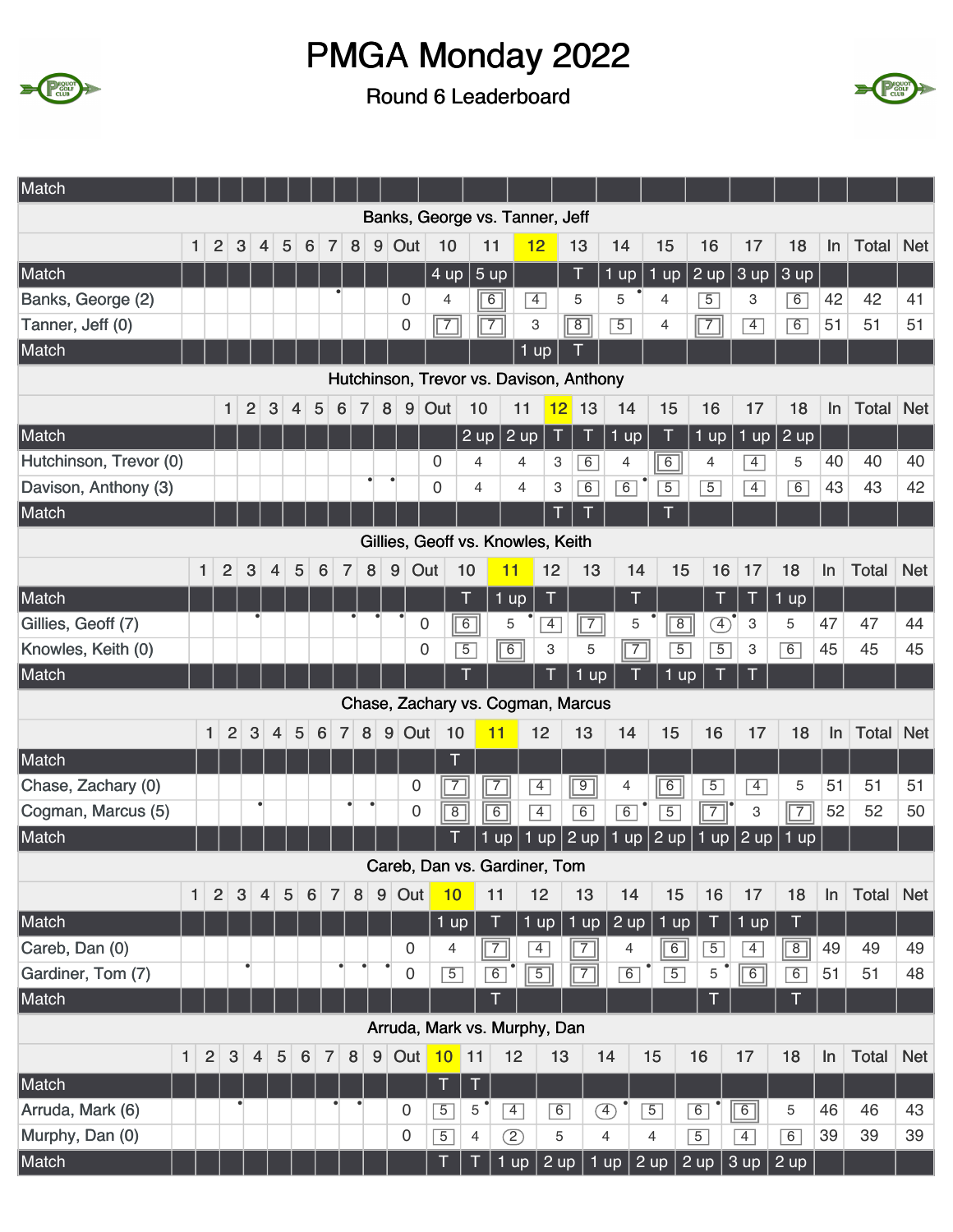



|                        |   |                |                |                |                |                |                     |                |   |          |                |             |                | Rebello, Bruce vs. Klimas, Kory   |                                                                |                   |                   |                |                |                |      |           |       |            |
|------------------------|---|----------------|----------------|----------------|----------------|----------------|---------------------|----------------|---|----------|----------------|-------------|----------------|-----------------------------------|----------------------------------------------------------------|-------------------|-------------------|----------------|----------------|----------------|------|-----------|-------|------------|
|                        | 1 | $\overline{2}$ | 3              | $\overline{4}$ | 5              | 6              | $\overline{7}$      | 8              | 9 | Out      | 10             |             | 11             | 12                                | 13                                                             | 14                | 15                |                | 16             | 17             | 18   | $\ln$     | Total | <b>Net</b> |
| Match                  |   |                |                |                |                |                |                     |                |   |          |                |             |                |                                   |                                                                |                   | $1 \overline{up}$ |                | 2 up           | $1$ up         | Τ    |           |       |            |
| Rebello, Bruce (3)     |   |                |                |                |                |                |                     |                |   | 0        | $\overline{5}$ |             | $\overline{5}$ | $\overline{4}$                    | $\overline{\phantom{a}}$                                       | 5                 | 3)                |                | $\overline{5}$ | $\overline{4}$ | 6    | 44        | 44    | 43         |
| Klimas, Kory (0)       |   |                |                |                |                |                |                     |                |   | $\Omega$ | 4              |             | $\overline{5}$ | 3                                 | $\overline{7}$                                                 | 4                 | $\overline{5}$    |                | $\overline{8}$ | 3              | 5    | 44        | 44    | 44         |
| Match                  |   |                |                |                |                |                |                     |                |   |          | $1$ up         | 1           | $\mathsf{up}$  | $2 \overline{up}$                 | $ 2$ up                                                        | $2 \overline{up}$ |                   |                |                |                | π    |           |       |            |
|                        |   |                |                |                |                |                |                     |                |   |          |                |             |                |                                   | Rebello Jr., Bruce vs. Woolley, Jim                            |                   |                   |                |                |                |      |           |       |            |
|                        |   | $\mathbf{1}$   | $\overline{2}$ | 3              | $\overline{4}$ | $\overline{5}$ | 6                   | $\overline{7}$ | 8 | 9        | Out            | 10          | 11             | 12                                | 13                                                             |                   | 14                | 15             | 16             | 17             | 18   | <b>In</b> | Total | <b>Net</b> |
| Match                  |   |                |                |                |                |                |                     |                |   |          |                |             |                |                                   |                                                                |                   |                   |                | Т              | ī              |      |           |       |            |
| Rebello Jr., Bruce (6) |   |                |                |                |                |                |                     |                |   |          | $\mathbf 0$    | 4           | $\boxed{7}$    | 4                                 | $\overline{7}$                                                 |                   | $\overline{7}$    | $\overline{5}$ | A)             | $\overline{4}$ | (3)  | 49        | 49    | 46         |
| Woolley, Jim (0)       |   |                |                |                |                |                |                     |                |   |          | $\Omega$       | 4           | 4              | $\overline{4}$                    | 5                                                              |                   | 4                 | 4              | 4              | $\overline{4}$ | 5    | 38        | 38    | 38         |
| Match                  |   |                |                |                |                |                |                     |                |   |          |                | 1<br>up     | $2$ up         |                                   | $2$ up $3$ up                                                  |                   | 4 up              | 1 up           |                |                | 1 up |           |       |            |
|                        |   |                |                |                |                |                |                     |                |   |          |                |             |                | Faulise, Joseph vs. Scanlan, Mike |                                                                |                   |                   |                |                |                |      |           |       |            |
|                        |   | 1              | $\overline{2}$ | 3              | $\overline{4}$ | 5              | 6<br>$\overline{7}$ | 8              | 9 | Out      |                | 10          | 11             | 12                                | 13                                                             | 14                | 15                |                | 16             | 17             | 18   | In        | Total | <b>Net</b> |
| Match                  |   |                |                |                |                |                |                     |                |   |          |                |             |                |                                   |                                                                |                   |                   |                |                |                |      |           |       |            |
| Faulise, Joseph (14)   |   |                |                |                |                |                |                     |                |   | 0        |                | $\boxed{6}$ | 5              | $\overline{4}$                    | 6                                                              | 5                 | $\overline{6}$    |                | 6              | $\overline{6}$ | 6    | 50        | 50    | 43         |
| Scanlan, Mike (0)      |   |                |                |                |                |                |                     |                |   | 0        |                | 4           | 4              | $\overline{4}$                    | 5                                                              | $\overline{5}$    | $\overline{5}$    |                | $\overline{5}$ | $\overline{4}$ | F)   | 40        | 40    | 40         |
| Match                  |   |                |                |                |                |                |                     |                |   |          |                |             |                |                                   | $3$ up $3$ up $3$ up $3$ up $2$ up $2$ up $2$ up $1$ up $2$ up |                   |                   |                |                |                |      |           |       |            |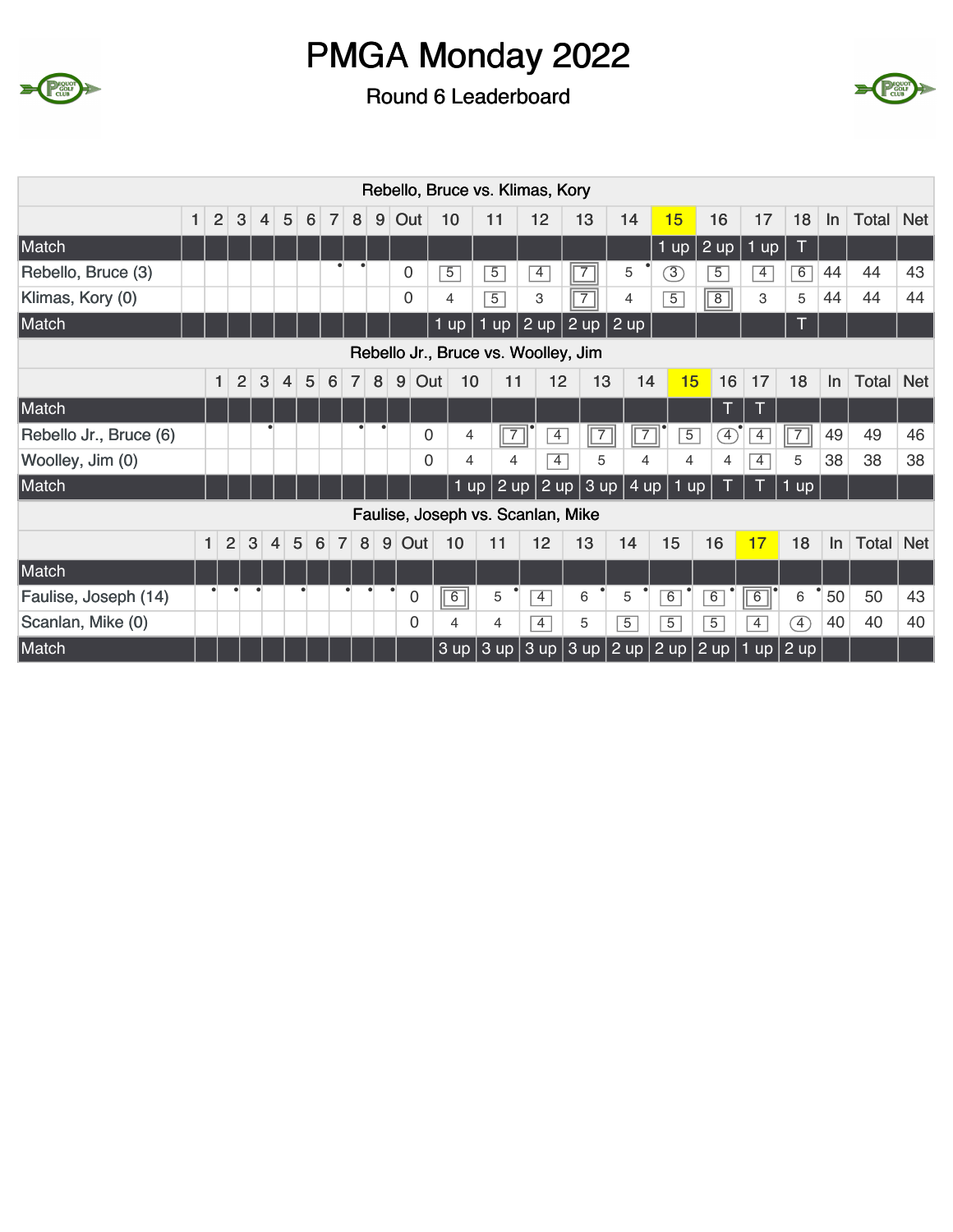

#### Round 6 Leaderboard



#### Team Matchesl

|                                                                                      |                                                                                         |             |             |                |             |                  |                |                                                            |              | <b>Players</b> |                |                          | Match          |                | <b>Players</b> |                         |                                                                 |                             |                                                                       |        |       |       |            |
|--------------------------------------------------------------------------------------|-----------------------------------------------------------------------------------------|-------------|-------------|----------------|-------------|------------------|----------------|------------------------------------------------------------|--------------|----------------|----------------|--------------------------|----------------|----------------|----------------|-------------------------|-----------------------------------------------------------------|-----------------------------|-----------------------------------------------------------------------|--------|-------|-------|------------|
|                                                                                      |                                                                                         |             |             |                |             |                  |                | Arruda, Mark + Careb, Dan<br><b>Pequot Golf Club</b>       |              |                |                | 2 & 1                    |                |                |                | <b>Pequot Golf Club</b> |                                                                 |                             | Murphy, Dan + Gardiner, Tom                                           |        |       |       |            |
|                                                                                      |                                                                                         |             |             |                |             |                  |                | Chase, Zachary + Gillies, Geoff<br><b>Pequot Golf Club</b> |              |                |                | 2 & 1                    |                |                |                | <b>Pequot Golf Club</b> |                                                                 |                             | Cogman, Marcus + Knowles, Keith                                       |        |       |       |            |
| Hutchinson, Trevor + Banks, George                                                   |                                                                                         |             |             |                |             |                  |                | <b>Pequot Golf Club</b>                                    |              |                |                |                          | 3 & 2          |                |                | Pequot Golf Club        |                                                                 |                             | Davison, Anthony + Tanner, Jeff                                       |        |       |       |            |
|                                                                                      |                                                                                         |             |             |                |             |                  |                | Turley, Kevin + Levesque, Scott<br><b>Pequot Golf Club</b> |              |                |                | 2 & 1                    |                |                |                | Pequot Golf Club        |                                                                 | Smith, Kevin + Palma, Steve |                                                                       |        |       |       |            |
|                                                                                      |                                                                                         |             |             |                |             |                  |                | Dias, Don + Boehm, Karl<br><b>Pequot Golf Club</b>         |              |                |                | 4 & 2                    |                |                |                | <b>Pequot Golf Club</b> |                                                                 |                             | Warner, Mal + McPherson, James                                        |        |       |       |            |
| Rebello, Bruce + Rebello Jr., Bruce                                                  |                                                                                         |             |             |                |             |                  |                | <b>Pequot Golf Club</b>                                    |              |                |                |                          | 3 & 2          |                |                | <b>Pequot Golf Club</b> |                                                                 | Klimas, Kory + Woolley, Jim |                                                                       |        |       |       |            |
|                                                                                      |                                                                                         |             |             |                |             |                  |                | Gage, Dustin + Holeman, Mark                               |              |                |                | 2 & 1                    |                |                |                | <b>Pequot Golf Club</b> |                                                                 |                             | Smyth, Pete + McArthur, Hamish                                        |        |       |       |            |
|                                                                                      | <b>Pequot Golf Club</b><br>Dimock, Bob + Faulise, Joseph                                |             |             |                |             |                  |                |                                                            |              |                |                |                          | 4 & 3          |                |                | <b>Pequot Golf Club</b> |                                                                 | Pratt, Joe + Scanlan, Mike  |                                                                       |        |       |       |            |
|                                                                                      | <b>Pequot Golf Club</b><br>Dimock, Bob + Faulise, Joseph vs. Pratt, Joe + Scanlan, Mike |             |             |                |             |                  |                |                                                            |              |                |                |                          |                |                |                |                         |                                                                 |                             |                                                                       |        |       |       |            |
|                                                                                      | $\mathbf{1}$                                                                            | 2           | 3           | $\overline{4}$ | 5           | $6 \overline{6}$ | $\overline{7}$ | 8                                                          |              | $9$ Out        | 10             |                          | 11             | 12             | 13             | 14                      | 15                                                              | 16                          | 17                                                                    | 18     | In    | Total | <b>Net</b> |
| Match                                                                                |                                                                                         |             |             |                |             |                  |                |                                                            |              |                |                |                          |                |                |                |                         |                                                                 |                             |                                                                       |        |       |       |            |
| Dimock, Bob (8)                                                                      |                                                                                         |             |             |                |             |                  |                |                                                            |              | $\mathbf 0$    | $\overline{7}$ |                          | 6              | 5              | $\overline{7}$ | 5                       | $\overline{5}$                                                  | $\overline{6}$              | $\overline{4}$                                                        | 6      | 51    | 51    | 47         |
| Faulise, Joseph (14)                                                                 |                                                                                         |             |             |                |             |                  |                |                                                            |              | 0              |                | 6                        | 5              | $\overline{4}$ | 6              | 5                       | 6                                                               | 6                           | $\overline{6}$                                                        | 6      | 50    | 50    | 43         |
| <b>Net Score</b>                                                                     | 0                                                                                       | $\bf{0}$    | $\bf{0}$    | $\bf{0}$       | $\mathbf 0$ | $\mathbf 0$      | $\mathbf 0$    | 0                                                          | $\mathbf 0$  |                |                | 6                        | 4              | 4              | 5              | 4                       | 5                                                               | 5                           | 4                                                                     | 5      | 42    |       |            |
| Pratt, Joe (0)                                                                       |                                                                                         |             |             |                |             |                  |                |                                                            |              | 0              |                | $\overline{4}$           | 5              | 3              | 5              | 4                       | $\overline{5}$                                                  | $\overline{5}$              | 3                                                                     | 5      | 39    | 39    | 39         |
| Scanlan, Mike (0)                                                                    |                                                                                         |             |             |                |             |                  |                |                                                            |              | $\mathbf{0}$   |                | 4                        | 4              | $\overline{4}$ | 5              | $\overline{5}$          | $\overline{5}$                                                  | $\overline{5}$              | $\overline{4}$                                                        | Œ      | 40    | 40    | 40         |
| <b>Net Score</b>                                                                     | 0                                                                                       | $\mathbf 0$ | $\mathbf 0$ | 0              | 0           | $\mathbf 0$      | 0              | 0                                                          | 0            |                |                | 4                        | 4              | 3              | 5              | 4                       | 5                                                               | 5                           | 3                                                                     | 4      | 37    |       |            |
| Match                                                                                |                                                                                         |             |             |                |             |                  |                |                                                            |              |                |                |                          |                |                |                |                         |                                                                 |                             | $3$ up $3$ up $4$ up $4$ up $4$ up $4$ up $4$ up $4$ up $1$ up $2$ up |        |       |       |            |
|                                                                                      |                                                                                         |             |             |                |             |                  |                |                                                            |              |                |                |                          |                |                |                |                         | Gage, Dustin + Holeman, Mark vs. Smyth, Pete + McArthur, Hamish |                             |                                                                       |        |       |       |            |
| 2<br>$\mathbf{3}$<br>8 <sup>1</sup><br>5<br>6<br>$\mathbf{1}$<br>4<br>$\overline{7}$ |                                                                                         |             |             |                |             |                  |                |                                                            |              | 9              | Out            | 10                       | 11             | 12             | 13             | 14                      | 15                                                              | 16                          | 17                                                                    | 18     | $\ln$ | Total | <b>Net</b> |
| Match                                                                                |                                                                                         |             |             |                |             |                  |                |                                                            |              |                |                | Τ                        | $1 \text{ up}$ | T.             |                |                         |                                                                 |                             | $1$ up $ $                                                            | $\top$ |       |       |            |
| Gage, Dustin (1)                                                                     |                                                                                         |             |             |                |             |                  |                |                                                            |              |                | 0              | 4                        | $\overline{5}$ | $\overline{4}$ | 5              | $\overline{5}$          | 6                                                               | $\overline{5}$              | $\overline{4}$                                                        | 6      | 44    | 44    | 44         |
| Holeman, Mark (7)                                                                    |                                                                                         |             |             |                |             |                  |                |                                                            |              |                | 0              | $\overline{\mathcal{L}}$ | $\bigoplus$    | $\overline{4}$ | $\sqrt{7}$     | 6                       | 4                                                               | 6                           | 3                                                                     | 6      | 47    | 47    | 44         |
| <b>Net Score</b>                                                                     |                                                                                         | $\mathbf 0$ | $\mathbf 0$ | $\overline{0}$ | $\mathbf 0$ | $\mathbf 0$      | $\mathbf 0$    | $\mathbf 0$                                                | $\mathbf{0}$ | $\Omega$       |                | 4                        | 3              | 4              | 5              | 5                       | $\overline{4}$                                                  | 5                           | 3                                                                     | 6      | 39    |       |            |
| Smyth, Pete (0)                                                                      |                                                                                         |             |             |                |             |                  |                |                                                            |              |                | 0              | $\overline{4}$           | $\boxed{7}$    | 3              | 5              | 4                       | $\overline{5}$                                                  | $\overline{5}$              | $\overline{4}$                                                        | 6      | 43    | 43    | 43         |
| McArthur, Hamish (3)                                                                 |                                                                                         |             |             |                |             |                  |                |                                                            |              |                | 0              | 4                        | 4              | $\overline{4}$ | A)             | 6                       | 4                                                               | $\sqrt{7}$                  | $\overline{4}$                                                        | 5      | 42    | 42    | 41         |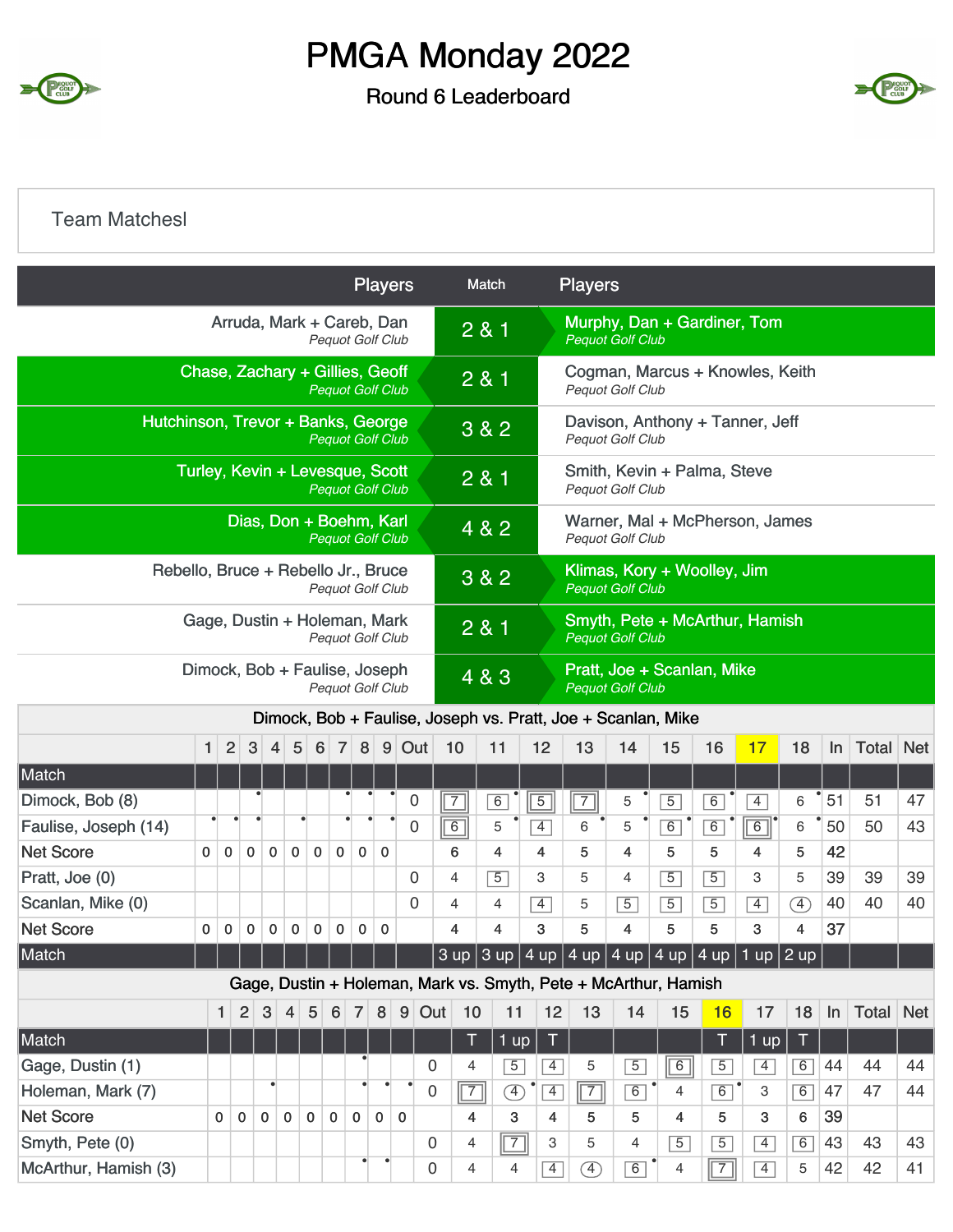



| <b>Net Score</b>        |              | 0              | 0              | 0               | $\mathbf 0$    | $\mathbf 0$     | 0              | 0              | 0              | 0            |             | 4              | 4              | 3              | 4              | 4                                                                      | 4              | 5                                                         | 4                       | 5              | 37          |                  |             |
|-------------------------|--------------|----------------|----------------|-----------------|----------------|-----------------|----------------|----------------|----------------|--------------|-------------|----------------|----------------|----------------|----------------|------------------------------------------------------------------------|----------------|-----------------------------------------------------------|-------------------------|----------------|-------------|------------------|-------------|
| Match                   |              |                |                |                 |                |                 |                |                |                |              |             | T              |                |                | $1$ up         | $2 \text{ up}$                                                         | $2 \text{ up}$ |                                                           |                         |                |             |                  |             |
|                         |              |                |                |                 |                |                 |                |                |                |              |             |                |                |                |                | Rebello, Bruce + Rebello Jr., Bruce vs. Klimas, Kory + Woolley, Jim    |                |                                                           |                         |                |             |                  |             |
|                         |              | $\mathbf{1}$   | $\overline{2}$ | 3               | $\overline{4}$ | 5               | 6              | $\overline{7}$ | 8              |              | $9$ Out     | 10             | 11             | 12             | 13             | 14                                                                     | 15             | 16                                                        | 17                      | 18             | $\ln$       | Total            | <b>Net</b>  |
| Match                   |              |                |                |                 |                |                 |                |                |                |              |             |                |                |                |                |                                                                        | $1$ up         | $1$ up                                                    | Τ                       |                |             |                  |             |
| Rebello, Bruce (3)      |              |                |                |                 |                |                 |                |                |                |              | 0           | $\overline{5}$ | $\overline{5}$ | $\overline{4}$ | $\overline{7}$ | 5                                                                      | $\circled{3}$  | $\overline{5}$                                            | 4                       | $\overline{6}$ | 44          | 44               | 43          |
| Rebello Jr., Bruce (11) |              |                |                |                 |                |                 |                |                |                |              | 0           | $\overline{4}$ | $\boxed{7}$    | $\overline{4}$ | $\overline{7}$ | $\sqrt{7}$                                                             | $\overline{5}$ | ④                                                         | $\overline{4}$          | $\overline{7}$ | 49          | 49               | 44          |
| <b>Net Score</b>        |              | $\mathbf{0}$   | $\Omega$       | $\mathbf 0$     | $\mathbf 0$    | $\mathbf 0$     | $\mathbf{0}$   | $\mathbf{0}$   | $\mathbf{0}$   | $\mathbf 0$  |             | 4              | 5              | 4              | 6              | 4                                                                      | 3              | 3                                                         | 4                       | 6              | 39          |                  |             |
| Klimas, Kory (0)        |              |                |                |                 |                |                 |                |                |                |              | $\Omega$    | $\overline{4}$ | $\overline{5}$ | 3              | $\boxed{7}$    | 4                                                                      | $\overline{5}$ | $\overline{8}$                                            | 3                       | 5              | 44          | 44               | 44          |
| Woolley, Jim (5)        |              |                |                |                 |                |                 |                |                |                |              | 0           | $\overline{4}$ | 4              | $\overline{4}$ | 5              | $\circled{4}$                                                          | $\overline{4}$ | <sup>4</sup>                                              | $\overline{4}$          | 5              | 38          | 38               | 36          |
| <b>Net Score</b>        |              | 0              | $\mathbf 0$    | 0               | $\pmb{0}$      | $\mathbf 0$     | 0              | $\bf{0}$       | $\mathbf 0$    | $\mathbf 0$  |             | 4              | $\overline{4}$ | 3              | 5              | 3                                                                      | 4              | 3                                                         | 3                       | 5              | 34          |                  |             |
| Match                   |              |                |                |                 |                |                 |                |                |                |              |             | $1$ up $ $     |                |                |                | 2 up 3 up 4 up 5 up                                                    |                |                                                           |                         | J.<br>up       |             |                  |             |
|                         |              |                |                |                 |                |                 |                |                |                |              |             |                |                |                |                | Dias, Don + Boehm, Karl vs. Warner, Mal + McPherson, James             |                |                                                           |                         |                |             |                  |             |
|                         |              | 1              | $\overline{2}$ | $\mathbf{3}$    | 4              | 5               | 6              | $\overline{7}$ | 8              |              | $9$ Out     | 10             | 11             | 12             | 13             | 14                                                                     | 15             | 16                                                        | 17                      | 18             | $\ln$       | <b>Total Net</b> |             |
| Match                   |              |                |                |                 |                |                 |                |                |                |              |             | 3 up           |                | 4 up $ 4$ up   | 4 up           |                                                                        |                | 1 up $\sqrt{2}$ up $\sqrt{3}$ up $\sqrt{4}$ up $\sqrt{2}$ |                         | 4 up           |             |                  |             |
| Dias, Don (8)           |              |                |                |                 |                |                 |                |                |                |              | 0           | $\boxed{6}$    | $\circledA$    | 3              | $\overline{6}$ | Ð                                                                      | $\overline{7}$ | 5                                                         | 3                       | 6              | 44          | 44               | 40          |
| Boehm, Karl (22)        |              |                |                |                 |                |                 |                |                |                |              | $\mathbf 0$ | $\boxed{7}$    | $\boxed{7}$    | $\overline{7}$ | $\overline{7}$ | $\overline{7}$                                                         | 5              | $\overline{8}$                                            | $\overline{5}$          | $\overline{7}$ | 60          | 60               | 49          |
| <b>Net Score</b>        |              | $\mathbf{0}$   | $\mathbf 0$    | $\mathbf 0$     | $\mathbf 0$    | $\mathbf 0$     | $\mathbf 0$    | $\mathbf 0$    | $\mathbf 0$    | $\mathbf{0}$ |             | 6              | 3              | 3              | 6              | 3                                                                      | 4              | 4                                                         | 3                       | 5              | 37          |                  |             |
| Warner, Mal (0)         |              |                |                |                 |                |                 |                |                |                |              | 0           | $\overline{5}$ | $\overline{5}$ | $\overline{4}$ | $\boxed{7}$    | $\overline{5}$                                                         | $\sqrt{7}$     | $\overline{6}$                                            | $\overline{4}$          | $\overline{6}$ | 49          | 49               | 49          |
| McPherson, James (9)    |              |                |                | $\bullet$       |                |                 |                |                |                |              | $\Omega$    | $\overline{5}$ | $\boxed{7}$    | 3              | $\overline{6}$ | 6                                                                      | $\overline{5}$ | $\sqrt{7}$                                                | $\overline{4}$          | 6              | 49          | 49               | 45          |
| <b>Net Score</b>        |              | $\mathbf 0$    | $\mathbf 0$    | $\mathbf 0$     | $\pmb{0}$      | $\pmb{0}$       | 0              | 0              | $\mathbf 0$    | $\mathbf 0$  |             | 5              | 5              | 3              | 6              | 5                                                                      | 5              | 6                                                         | 4                       | 5              | 44          |                  |             |
| Match                   |              |                |                |                 |                |                 |                |                |                |              |             |                |                |                |                |                                                                        |                |                                                           |                         |                |             |                  |             |
|                         |              |                |                |                 |                |                 |                |                |                |              |             |                |                |                |                | Turley, Kevin + Levesque, Scott vs. Smith, Kevin + Palma, Steve        |                |                                                           |                         |                |             |                  |             |
|                         | $\mathbf{1}$ | $\overline{2}$ | 3              | 4               | 5              | $6\phantom{1}6$ | $\overline{7}$ | 8              | 9              |              | Out         | 10             | 11             | 12             | 13             | 14                                                                     | 15             | 16                                                        | 17                      | 18             | $\ln$       | Total            | <b>Net</b>  |
| Match                   |              |                |                |                 |                |                 |                |                |                |              |             | $1$ up         | $2 \text{ up}$ | 3 up           |                |                                                                        | $1$ up         | 1 up                                                      | Ţ                       | $1$ up         |             |                  |             |
| Turley, Kevin (0)       |              |                |                |                 |                |                 |                |                |                |              | 0           | 4              | $\overline{5}$ | $\overline{4}$ | $\boxed{8}$    | $\overline{5}$                                                         | $\overline{4}$ | $\overline{5}$                                            | $\overline{6}$          | $\overline{7}$ | 48          | 48               | 48          |
| Levesque, Scott (2)     |              |                |                |                 |                |                 |                | $\bullet$      |                |              | $\mathbf 0$ | 4              | 4              | З              | 5              | $\boxed{6}$                                                            | $\circled{3}$  | $\boxed{5}$                                               | 4                       | 5              | 39          | 39               | 38          |
| <b>Net Score</b>        | $\mathbf{0}$ | $\mathbf 0$    | $\mathbf 0$    | $\mathbf 0$     | $\mathbf 0$    | $\mathbf 0$     | $\mathbf 0$    | $\pmb{0}$      | $\mathbf 0$    |              |             | $\overline{4}$ | 4              | 3              | 5              | 5                                                                      | 3              | 5                                                         | $\overline{\mathbf{4}}$ | 5              | 38          |                  |             |
| Smith, Kevin (14)       |              |                |                |                 |                |                 |                |                |                |              | 0           |                |                |                |                |                                                                        |                |                                                           |                         |                | $\mathbf 0$ | $\Omega$         | $\mathbf 0$ |
| Palma, Steve (24)       |              |                |                |                 |                |                 |                |                |                |              | 0           | 5              | $\boxed{8}$    | $\overline{6}$ | $\circledS$    | $\boxed{8}$                                                            | $\sqrt{8}$     | $\overline{7}$                                            | 4                       | $\sqrt{8}$     | 59          | 59               | 47          |
| <b>Net Score</b>        | $\mathbf 0$  | $\mathbf 0$    | 0              | $\mathbf 0$     | $\mathbf 0$    | $\mathbf 0$     | 0              | $\mathbf 0$    | $\mathbf 0$    |              |             | 4              | 6              | 5              | 4              | 6                                                                      | 7              | 5                                                         | 3                       | 7              | 47          |                  |             |
| Match                   |              |                |                |                 |                |                 |                |                |                |              |             |                |                |                | $1$ up         |                                                                        |                |                                                           | Т                       |                |             |                  |             |
|                         |              |                |                |                 |                |                 |                |                |                |              |             |                |                |                |                | Hutchinson, Trevor + Banks, George vs. Davison, Anthony + Tanner, Jeff |                |                                                           |                         |                |             |                  |             |
|                         |              | 1              |                | $2 \mid 3 \mid$ | $\overline{4}$ | 5               | 6              | $\boxed{7}$    |                |              | 8 9 Out     | 10             | 11             | 12             | 13             | 14                                                                     | 15             | 16                                                        | 17                      | 18             | $\ln$       | <b>Total Net</b> |             |
| Match                   |              |                |                |                 |                |                 |                |                |                |              |             |                | $3$ up $3$ up  | $\top$         | $1$ up         | $ 1$ up $ 1$ up $ 2$ up $ 3$ up                                        |                |                                                           |                         | 3 up           |             |                  |             |
| Hutchinson, Trevor (0)  |              |                |                |                 |                |                 |                |                |                |              | 0           | 4              | 4              | 3              | 6              | 4                                                                      | 6              | 4                                                         | $\overline{4}$          | 5              | 40          | 40               | 40          |
| Banks, George (10)      |              |                |                |                 |                |                 |                |                |                |              | 0           | $\overline{4}$ | 6              | $\boxed{4}$    | $\circled{5}$  | 5                                                                      | 4              | 5                                                         | 3                       | 6              | 42          | 42               | 37          |
| <b>Net Score</b>        |              |                | $0 \mid 0$     | $\mathbf{0}$    |                | $0 \mid 0$      | $\overline{0}$ | $\mathbf 0$    | $\overline{0}$ | $\mathbf 0$  |             | 4              | 4              | 3              | 4              | 4                                                                      | 4              | 4                                                         | 3                       | 5              | 35          |                  |             |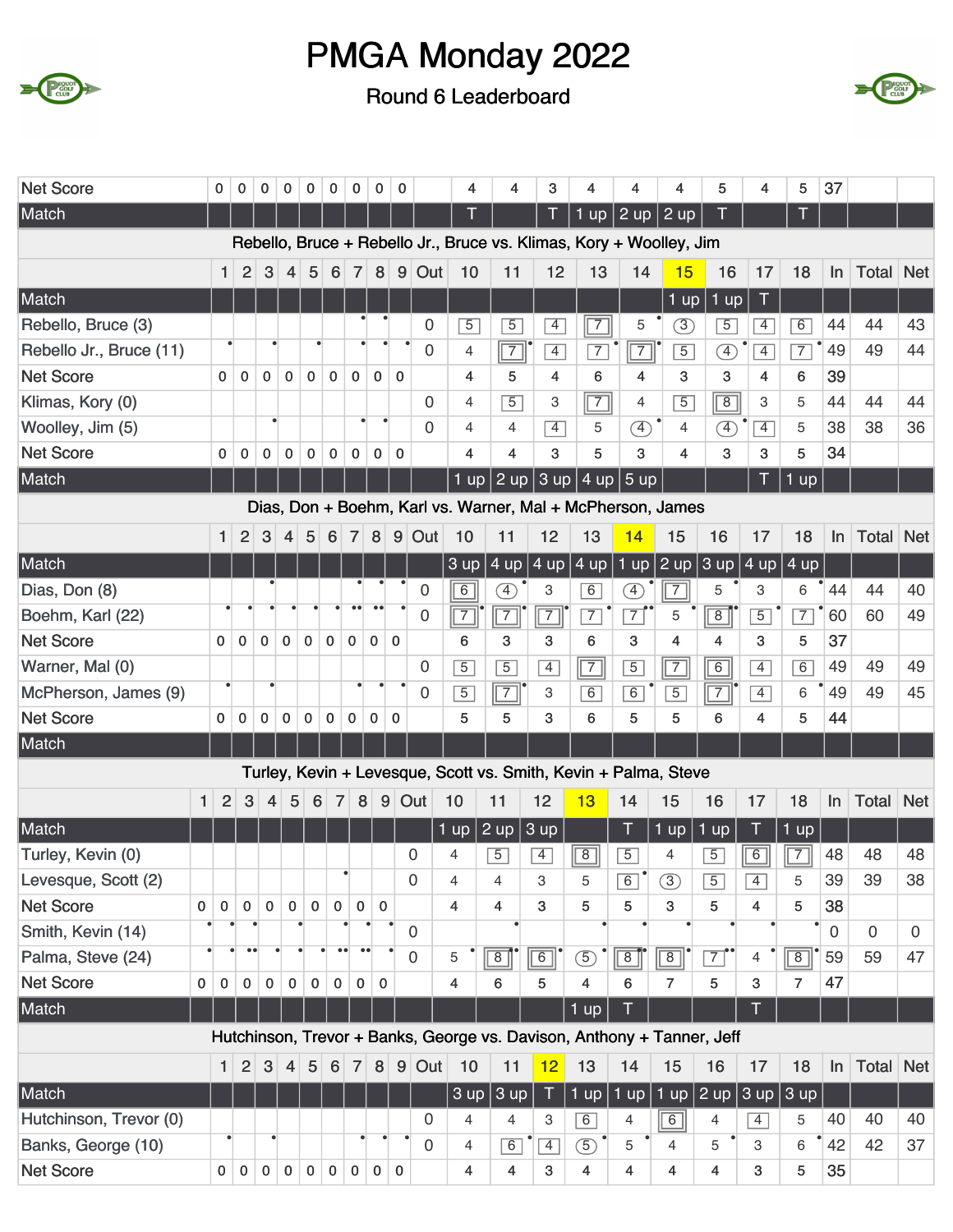



| Davison, Anthony (3) |              |                |                |                         |                            |                 |                |                |              |             | 0              |                | 4              | $\overline{4}$ | 3              | 6              | 6              | $\overline{5}$                                                      | $\overline{5}$ | $\overline{4}$ | $\overline{6}$ | 43 | 43           | 42         |
|----------------------|--------------|----------------|----------------|-------------------------|----------------------------|-----------------|----------------|----------------|--------------|-------------|----------------|----------------|----------------|----------------|----------------|----------------|----------------|---------------------------------------------------------------------|----------------|----------------|----------------|----|--------------|------------|
| Tanner, Jeff (8)     |              |                |                | $\bullet$               |                            |                 |                |                |              |             | $\mathbf 0$    |                | $\sqrt{7}$     | $\boxed{7}$    | 3              | $\boxed{8}$    | 5              | $\overline{4}$                                                      | $\sqrt{7}$     | $\overline{4}$ | 6              | 51 | 51           | 47         |
| <b>Net Score</b>     |              | $\mathbf{0}$   | $\mathbf 0$    | $\mathbf 0$             | 0                          | 0               | 0              | 0              | 0            | $\mathbf 0$ |                |                | 4              | 4              | 3              | 6              | $\overline{4}$ | 4                                                                   | 5              | 4              | 5              | 39 |              |            |
| Match                |              |                |                |                         |                            |                 |                |                |              |             |                |                |                |                |                |                |                |                                                                     |                |                |                |    |              |            |
|                      |              |                |                |                         |                            |                 |                |                |              |             |                |                |                |                |                |                |                | Chase, Zachary + Gillies, Geoff vs. Cogman, Marcus + Knowles, Keith |                |                |                |    |              |            |
|                      |              | $\mathbf{1}$   | $\overline{2}$ | 3                       | $\overline{4}$             | 5               | 6              | $\overline{7}$ | 8            | $9\,$       | Out            | 10             |                | 11             | 12             | 13             | 14             | 15                                                                  | 16             | 17             | 18             | ln | <b>Total</b> | <b>Net</b> |
| Match                |              |                |                |                         |                            |                 |                |                |              |             |                | $1$ up         |                | $1$ up         | T              |                |                |                                                                     | T              | $1$ up         | 2 up           |    |              |            |
| Chase, Zachary (0)   |              |                |                |                         |                            |                 |                |                |              |             | 0              | $\overline{7}$ |                | $\overline{7}$ | $\overline{4}$ | $\boxed{9}$    | 4              | $\overline{6}$                                                      | $\overline{5}$ | $\overline{4}$ | 5              | 51 | 51           | 51         |
| Gillies, Geoff (14)  |              |                |                |                         |                            |                 |                |                |              |             | 0              | $\overline{6}$ |                | 5              | $\overline{4}$ | $\overline{7}$ | 5              | $\overline{8}$                                                      | F)             | $\circled{3}$  | $\mathcal{F}$  | 47 | 47           | 40         |
| <b>Net Score</b>     | $\mathbf{0}$ | $\mathbf 0$    |                | 0                       | $\mathbf 0$<br>$\mathbf 0$ |                 | $\mathbf 0$    | $\mathbf 0$    | $\mathbf 0$  | $\mathbf 0$ |                | 6              |                | 4              | 4              | 6              | 4              | 6                                                                   | 3              | $\overline{2}$ | 4              | 39 |              |            |
| Cogman, Marcus (5)   |              |                |                |                         |                            |                 |                |                |              |             | 0              | $\boxed{8}$    |                | $\overline{6}$ | $\overline{4}$ | $\overline{6}$ | 6              | $\overline{5}$                                                      | $\boxed{7}$    | 3              | $\boxed{7}$    | 52 | 52           | 50         |
| Knowles, Keith (7)   |              |                |                |                         |                            |                 |                |                |              |             | 0              | $\overline{5}$ |                | $\overline{6}$ | 3              | 5              | $\boxed{7}$    | $\overline{5}$                                                      | 5              | 3              | $\overline{6}$ | 45 | 45           | 42         |
| <b>Net Score</b>     | $\mathbf{0}$ | 0              |                | 0                       | 0<br>0                     |                 | 0              | $\mathbf 0$    | $\mathbf{0}$ | $\mathbf 0$ |                | 5              |                | 5              | 3              | 5              | 5              | 5                                                                   | 4              | 3              | 6              | 41 |              |            |
| Match                |              |                |                |                         |                            |                 |                |                |              |             |                |                |                |                | T              | 1<br>up        |                | 1 up                                                                | Τ              |                |                |    |              |            |
|                      |              |                |                |                         |                            |                 |                |                |              |             |                |                |                |                |                |                |                | Arruda, Mark + Careb, Dan vs. Murphy, Dan + Gardiner, Tom           |                |                |                |    |              |            |
|                      | $\mathbf{1}$ | $\overline{2}$ | 3              | $\overline{\mathbf{4}}$ | 5                          | $6\phantom{1}6$ | $\overline{7}$ | 8              |              | 9           | Out            | 10             | 11             |                | 12             | 13             | 14             | 15                                                                  | 16             | 17             | 18             | ln | <b>Total</b> | <b>Net</b> |
| Match                |              |                |                |                         |                            |                 |                |                |              |             |                | T              | T              |                |                |                |                |                                                                     |                |                |                |    |              |            |
| Arruda, Mark (6)     |              |                |                |                         |                            |                 |                |                |              |             | $\mathbf 0$    | $\overline{5}$ | 5              |                | $\overline{4}$ | 6              | Ð              | $\overline{5}$                                                      | $\overline{6}$ | $\overline{6}$ | 5              | 46 | 46           | 43         |
| Careb, Dan (12)      |              |                |                |                         |                            |                 |                |                |              |             | $\overline{0}$ | $\overline{4}$ | $\sqrt{7}$     |                | $\overline{4}$ | $\overline{7}$ | $\mathcal{F}$  | 6                                                                   | 5              | $\overline{4}$ | $\sqrt{8}$     | 49 | 49           | 43         |
| <b>Net Score</b>     | $\Omega$     | $\Omega$       | $\Omega$       | $\Omega$                | $\Omega$                   | $\Omega$        | $\Omega$       | $\Omega$       |              | $\Omega$    |                | 4              | 4              |                | 4              | 6              | 3              | 5                                                                   | 4              | 4              | 5              | 39 |              |            |
| Murphy, Dan (0)      |              |                |                |                         |                            |                 |                |                |              |             | 0              | $\overline{5}$ | $\overline{4}$ |                | $\overline{2}$ | 5              | $\overline{4}$ | $\overline{4}$                                                      | $\overline{5}$ | $\overline{4}$ | 6              | 39 | 39           | 39         |
| Gardiner, Tom (19)   |              |                |                |                         |                            |                 | $\bullet$      |                |              |             | $\overline{0}$ | 5              | 6              |                | $\overline{5}$ | $\overline{7}$ | 6              | 5                                                                   | 5              | $\boxed{6}$    | 6              | 51 | 51           | 42         |
| <b>Net Score</b>     | $\mathbf 0$  | 0              | $\mathbf 0$    | 0                       | $\mathbf 0$                | 0               | $\mathbf 0$    | $\mathbf 0$    |              | 0           |                | $\overline{4}$ | 4              |                | $\overline{2}$ | 5              | 4              | 4                                                                   | 4              | 4              | 5              | 36 |              |            |
| Match                |              |                |                |                         |                            |                 |                |                |              |             |                | T              |                |                | 1 up $ $       | $2$ up         | $1$ up         | $2 \text{ up}$                                                      | 2 up           | $2$ up $ $     | 2 up           |    |              |            |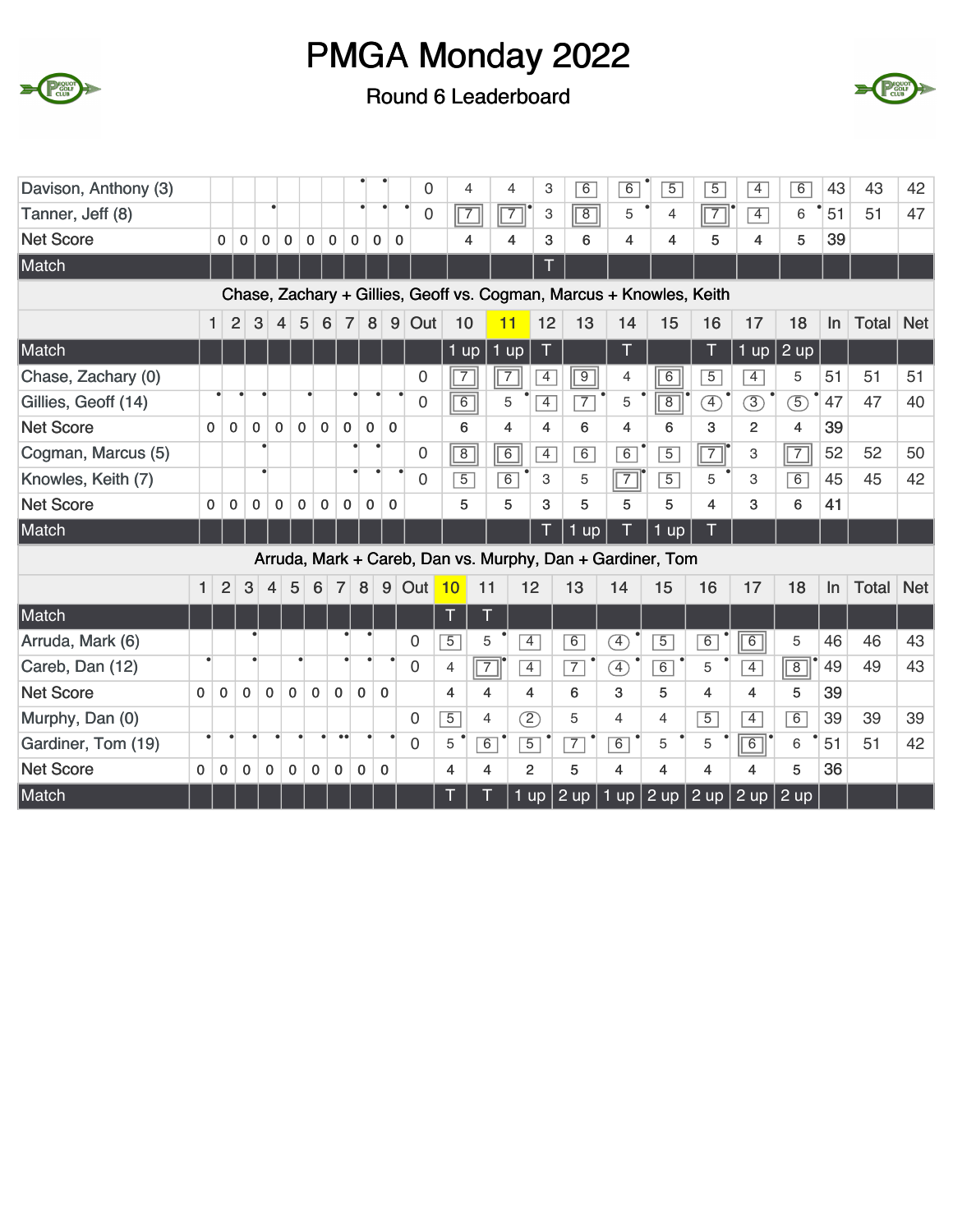

#### Round 6 Leaderboard



#### Gross Skins - Gross Skins

| Player                                    |                |                |              |                |              |                |                |                 |                                                                              | <b>Skins</b> |   |                                       |                | <b>Purse</b>   |                                                                                                  |                                                                                                                         |                                          |                                                                                                                  |                 | <b>Details</b>  |                |                |                     |  |  |  |  |
|-------------------------------------------|----------------|----------------|--------------|----------------|--------------|----------------|----------------|-----------------|------------------------------------------------------------------------------|--------------|---|---------------------------------------|----------------|----------------|--------------------------------------------------------------------------------------------------|-------------------------------------------------------------------------------------------------------------------------|------------------------------------------|------------------------------------------------------------------------------------------------------------------|-----------------|-----------------|----------------|----------------|---------------------|--|--|--|--|
| Murphy, Dan<br>Pequot Golf Club           |                |                |              |                |              |                |                |                 |                                                                              | 1            |   |                                       |                | \$42.50        |                                                                                                  |                                                                                                                         |                                          |                                                                                                                  |                 | Birdie on 12    |                |                |                     |  |  |  |  |
| Rebello, Bruce<br><b>Pequot Golf Club</b> |                |                |              |                |              |                |                |                 |                                                                              | 1            |   |                                       |                | \$42.50        |                                                                                                  |                                                                                                                         |                                          |                                                                                                                  |                 | Birdie on 15    |                |                |                     |  |  |  |  |
|                                           |                |                |              |                |              |                |                |                 |                                                                              |              |   | <b>Total Purse Allocated: \$85.00</b> |                |                |                                                                                                  |                                                                                                                         |                                          |                                                                                                                  |                 |                 |                |                |                     |  |  |  |  |
| Hole                                      | Par            | <b>Score</b>   |              |                |              |                | <b>Won</b>     |                 |                                                                              |              |   |                                       |                |                |                                                                                                  |                                                                                                                         | <b>Tie</b>                               |                                                                                                                  |                 |                 |                |                |                     |  |  |  |  |
| 10                                        | $\overline{4}$ | 4              |              |                |              |                |                |                 |                                                                              |              |   |                                       |                |                | Careb, Dan, Davison, Anthony and 4 other                                                         |                                                                                                                         |                                          |                                                                                                                  |                 |                 |                |                |                     |  |  |  |  |
| 11                                        | $\overline{4}$ | 4              |              |                |              |                |                |                 |                                                                              |              |   |                                       |                |                | Davison, Anthony, Dias, Don and 4 other                                                          |                                                                                                                         |                                          |                                                                                                                  |                 |                 |                |                |                     |  |  |  |  |
| 12                                        | 3              | 2              |              |                |              |                | Murphy, Dan    |                 |                                                                              |              |   |                                       |                |                |                                                                                                  |                                                                                                                         |                                          |                                                                                                                  |                 |                 |                |                |                     |  |  |  |  |
| 13                                        | 5              | 5              |              |                |              |                |                |                 |                                                                              |              |   |                                       |                |                | Murphy, Dan, Smyth, Pete and 1 other                                                             |                                                                                                                         |                                          |                                                                                                                  |                 |                 |                |                |                     |  |  |  |  |
| 14                                        | $\overline{4}$ | $\overline{4}$ |              |                |              |                |                |                 |                                                                              |              |   |                                       |                |                | Arruda, Mark, Careb, Dan and 7 other                                                             |                                                                                                                         |                                          |                                                                                                                  |                 |                 |                |                |                     |  |  |  |  |
| 15                                        | $\overline{4}$ | 3              |              |                |              |                | Rebello, Bruce |                 |                                                                              |              |   |                                       |                |                |                                                                                                  |                                                                                                                         |                                          |                                                                                                                  |                 |                 |                |                |                     |  |  |  |  |
| 16                                        | 4              | 4              |              |                |              |                |                |                 | Hutchinson, Trevor and Woolley, Jim<br>Cogman, Marcus, Dias, Don and 2 other |              |   |                                       |                |                |                                                                                                  |                                                                                                                         |                                          |                                                                                                                  |                 |                 |                |                |                     |  |  |  |  |
| 17                                        | 3              | 3              |              |                |              |                |                |                 |                                                                              |              |   |                                       |                |                |                                                                                                  |                                                                                                                         |                                          |                                                                                                                  |                 |                 |                |                |                     |  |  |  |  |
| 18                                        | 5              | 5              |              |                |              |                |                |                 |                                                                              |              |   |                                       |                |                |                                                                                                  |                                                                                                                         | Arruda, Mark, Chase, Zachary and 3 other |                                                                                                                  |                 |                 |                |                |                     |  |  |  |  |
|                                           |                |                | $\mathbf{1}$ | $\overline{2}$ | $\mathbf{3}$ | $\overline{4}$ | 5              | $6\phantom{1}6$ | $\overline{7}$                                                               | 8            | 9 | Out                                   | 10             | 11             | 12                                                                                               | 13                                                                                                                      | 14                                       | 16<br>18<br><b>Total</b><br>15<br>In<br>17<br>$\sqrt{5}$<br>4<br>$\overline{4}$<br>6<br>1<br>1<br>$\overline{4}$ |                 |                 |                |                |                     |  |  |  |  |
| Murphy, Dan                               |                |                |              |                |              |                |                |                 |                                                                              |              |   | 0                                     | 5              | 4              | (2)                                                                                              | 5                                                                                                                       |                                          |                                                                                                                  |                 |                 |                |                |                     |  |  |  |  |
| Rebello, Bruce                            |                |                |              |                |              |                |                |                 |                                                                              |              |   | 0                                     | 5              | 5              | $\overline{4}$                                                                                   | $\overline{7}$                                                                                                          | 5                                        | $\binom{3}{ }$<br>$\sqrt{5}$<br>6<br>1<br>1<br>$\overline{4}$                                                    |                 |                 |                |                |                     |  |  |  |  |
| Arruda, Mark                              |                |                |              |                |              |                |                |                 |                                                                              |              |   | 0                                     | 5              | 5              | $\overline{4}$                                                                                   | 6                                                                                                                       | 4                                        | 5                                                                                                                | $6\phantom{1}6$ | $6\phantom{1}6$ | 5              | $\mathbf 0$    | 0                   |  |  |  |  |
| Careb, Dan                                |                |                |              |                |              |                |                |                 |                                                                              |              |   | 0                                     | 4              | $\overline{7}$ | $\overline{4}$                                                                                   | $\overline{7}$                                                                                                          | $\overline{4}$                           | $6\phantom{1}6$                                                                                                  | 5               | $\overline{4}$  | 8              | $\Omega$       | 0                   |  |  |  |  |
| Chase, Zachary                            |                |                |              |                |              |                |                |                 |                                                                              |              |   | 0                                     | $\overline{7}$ | $\overline{7}$ | $\overline{4}$                                                                                   | 9                                                                                                                       | $\overline{4}$                           | $6\,$                                                                                                            | 5               | $\overline{4}$  | 5              | $\mathbf 0$    | $\mathbf 0$         |  |  |  |  |
| Cogman, Marcus                            |                |                |              |                |              |                |                |                 |                                                                              |              |   | 0                                     | 8              | 6              | 4                                                                                                | 6                                                                                                                       | 6                                        | 5                                                                                                                | $\overline{7}$  | 3               | $\overline{7}$ | $\mathbf 0$    | 0                   |  |  |  |  |
| Hutchinson, Trevor                        |                |                |              |                |              |                |                |                 |                                                                              |              |   | 0                                     | 4              | 4              | 3                                                                                                | 6                                                                                                                       | 4                                        | 6                                                                                                                | $\overline{4}$  | $\overline{4}$  | 5              | $\mathbf 0$    | 0                   |  |  |  |  |
| Davison, Anthony                          |                |                |              |                |              |                |                |                 |                                                                              |              |   | 0                                     | 4              | 4              | 3                                                                                                | 6                                                                                                                       | 6                                        | 5                                                                                                                | 5               | $\overline{4}$  | $\,$ 6 $\,$    | $\Omega$       | 0                   |  |  |  |  |
| Tanner, Jeff                              |                |                |              |                |              |                |                |                 |                                                                              |              |   | 0                                     | $\overline{7}$ | $\overline{7}$ | 3                                                                                                | 8                                                                                                                       | 5                                        | 4                                                                                                                | $\overline{7}$  | $\overline{4}$  | 6              | $\mathbf 0$    | $\boldsymbol{0}$    |  |  |  |  |
| Dias, Don                                 |                |                |              |                |              |                |                |                 |                                                                              |              |   | 0                                     | 6              | 4              | 3                                                                                                | 6                                                                                                                       | 4                                        | $\overline{7}$                                                                                                   | $\sqrt{5}$      | 3               | $\,6\,$        | $\mathbf 0$    | $\overline{0}$      |  |  |  |  |
| Warner, Mal                               |                |                |              |                |              |                |                |                 |                                                                              |              |   | 0                                     | 5              | 5              | $\overline{4}$                                                                                   | $\overline{7}$<br>$\overline{7}$<br>$\,6\,$<br>$\,$ 6 $\,$<br>$\mathsf{O}\xspace$<br>5<br>$\overline{4}$<br>$\mathbf 0$ |                                          |                                                                                                                  |                 |                 |                |                |                     |  |  |  |  |
| McPherson, James                          |                |                |              |                |              |                |                |                 |                                                                              |              |   | 0                                     | 5              | $\overline{7}$ | 3<br>6<br>$\overline{5}$<br>$\overline{7}$<br>$\,6\,$<br>$\mathbf 0$<br>0<br>6<br>$\overline{4}$ |                                                                                                                         |                                          |                                                                                                                  |                 |                 |                |                |                     |  |  |  |  |
| Klimas, Kory                              |                |                |              |                |              |                |                |                 |                                                                              |              |   | 0                                     | $\overline{4}$ | 5              | 3                                                                                                | $\overline{7}$                                                                                                          | $\overline{4}$                           | 5                                                                                                                | $\bf 8$         | 3               | 5              | $\overline{0}$ | $\mathsf{O}\xspace$ |  |  |  |  |
| Woolley, Jim                              |                |                |              |                |              |                |                |                 |                                                                              |              |   | 0                                     | 4              | 4              | $\overline{4}$                                                                                   | 5                                                                                                                       | 4                                        | 4                                                                                                                | $\overline{4}$  | $\overline{4}$  | 5              | $\mathbf 0$    | $\overline{0}$      |  |  |  |  |
| Holeman, Mark                             |                |                |              |                |              |                |                |                 |                                                                              |              |   | 0                                     | $\overline{7}$ | $\overline{4}$ | $\overline{4}$                                                                                   | $\overline{7}$                                                                                                          | 6                                        | 4                                                                                                                | 6               | 3               | 6              | $\overline{0}$ | $\boldsymbol{0}$    |  |  |  |  |
| Smyth, Pete                               |                |                |              |                |              |                |                |                 |                                                                              |              |   | 0                                     | 4              | $\overline{7}$ | 3                                                                                                | 5                                                                                                                       | 4                                        | 5                                                                                                                | 5               | $\overline{4}$  | $\,$ 6 $\,$    | $\Omega$       | $\mathbf 0$         |  |  |  |  |
| Faulise, Joseph                           |                |                |              |                |              |                |                |                 |                                                                              |              |   | 0                                     | 6              | 5              | $\overline{4}$                                                                                   | 6                                                                                                                       | 5                                        | $\,6\,$                                                                                                          | $\,6\,$         | $\,6$           | $6\phantom{a}$ | $\overline{0}$ | $\mathbf 0$         |  |  |  |  |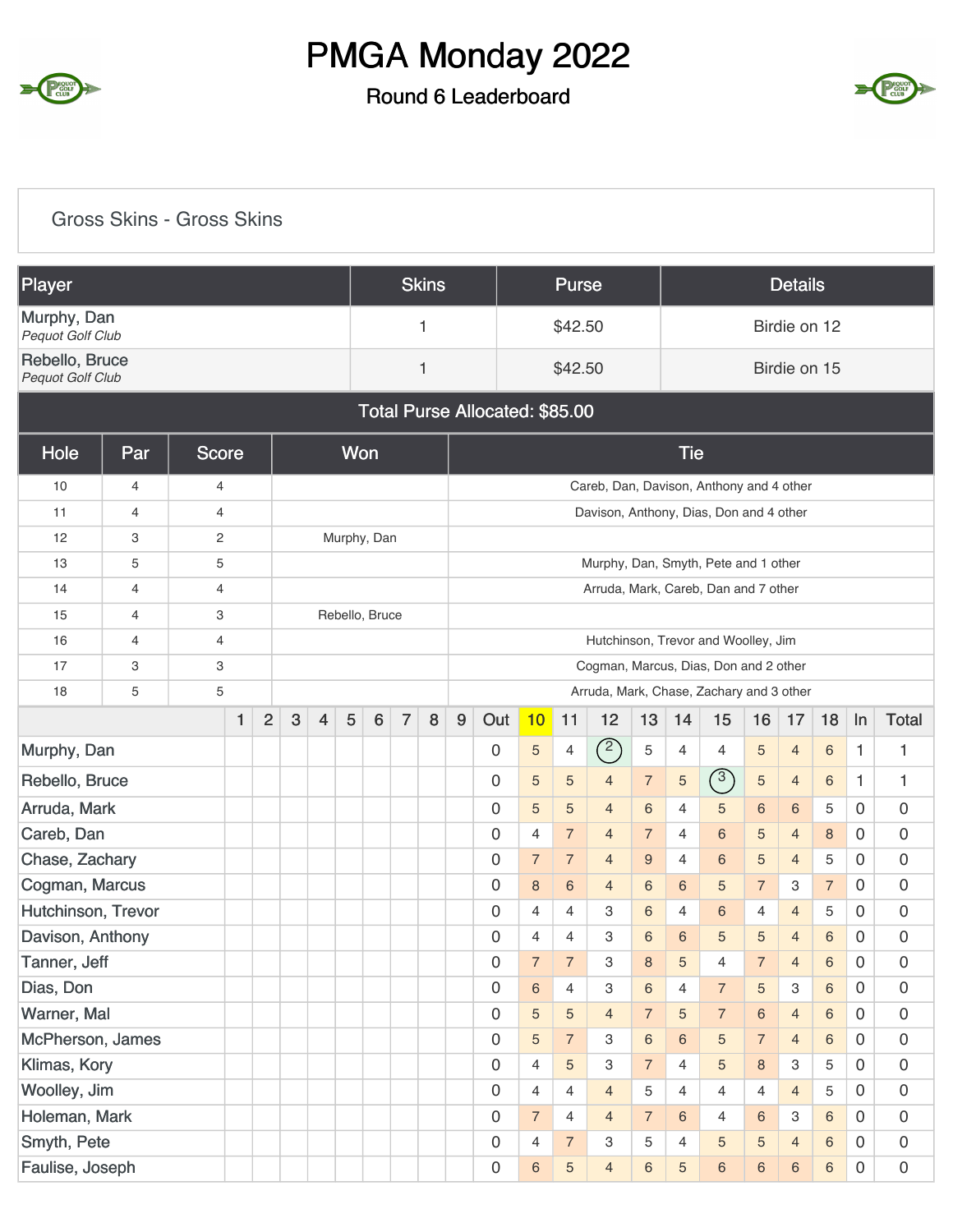



| <b>Starting Hole Start Hole</b>  | Eagle or Better Eagle |  |  | Birdie Par Bogey |  |
|----------------------------------|-----------------------|--|--|------------------|--|
| Double Bogey or Worse Dbl. Bogey |                       |  |  |                  |  |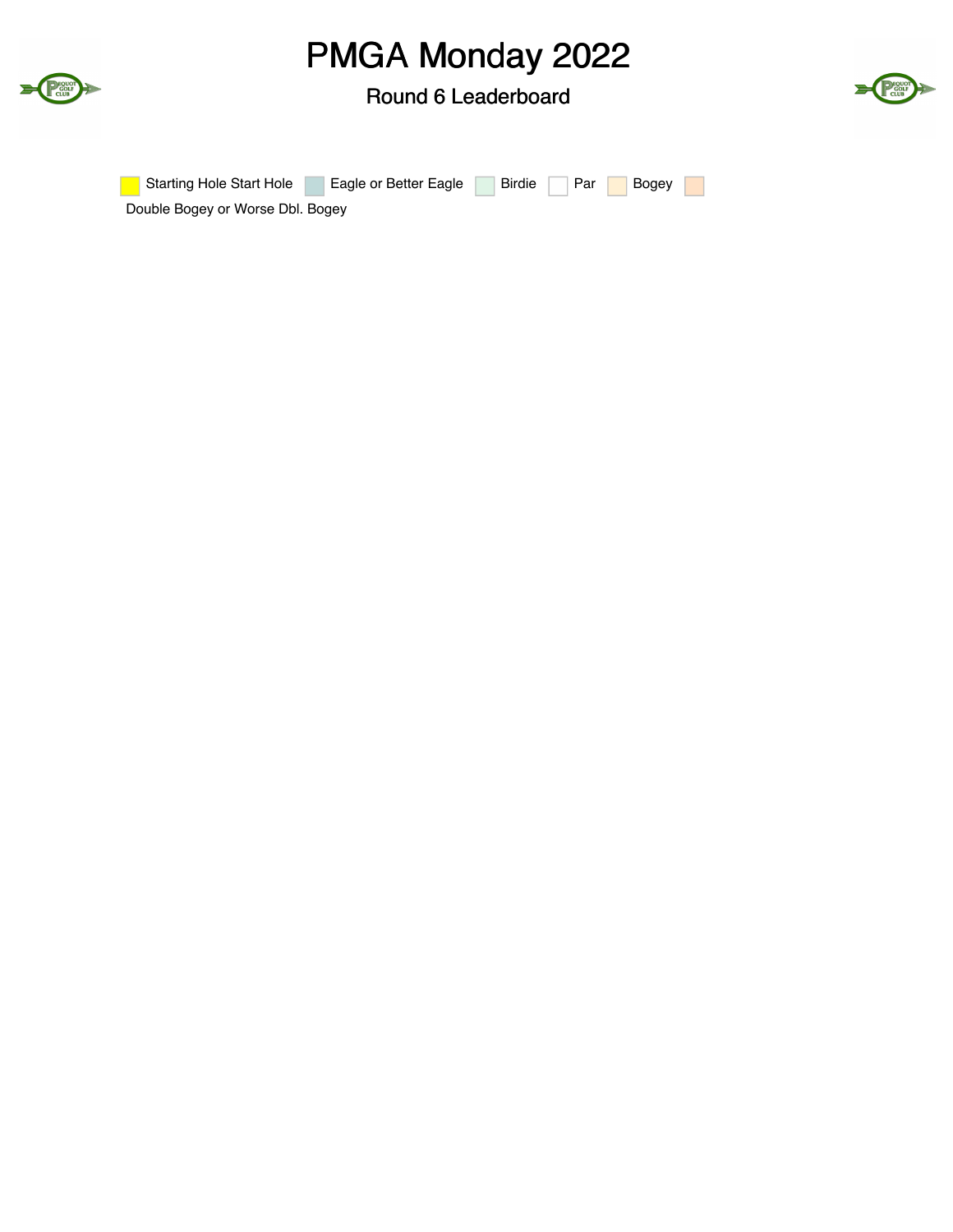#### Round 6 Leaderboard



#### Net Skins - Net Skins

| Player                                  |                |                |                   |                  |                  |                  |                    | <b>Skins</b>     |                                                                                                                                                                                                                                                      |                  |                  |                                |                | <b>Purse</b>   |                  |                |                                          |                           |                 | <b>Details</b> |                |                |                     |
|-----------------------------------------|----------------|----------------|-------------------|------------------|------------------|------------------|--------------------|------------------|------------------------------------------------------------------------------------------------------------------------------------------------------------------------------------------------------------------------------------------------------|------------------|------------------|--------------------------------|----------------|----------------|------------------|----------------|------------------------------------------|---------------------------|-----------------|----------------|----------------|----------------|---------------------|
| Careb, Dan<br>Pequot Golf Club          |                |                |                   |                  |                  |                  |                    | 1                |                                                                                                                                                                                                                                                      |                  |                  |                                |                | \$30.00        |                  |                |                                          |                           |                 | Eagle on 14    |                |                |                     |
| Murphy, Dan<br>Pequot Golf Club         |                |                |                   |                  |                  |                  |                    | 1                |                                                                                                                                                                                                                                                      |                  |                  |                                |                | \$30.00        |                  |                |                                          |                           |                 | Birdie on 12   |                |                |                     |
| Palma, Steve<br><b>Pequot Golf Club</b> |                |                |                   |                  |                  |                  |                    | 1                |                                                                                                                                                                                                                                                      |                  |                  |                                |                | \$30.00        |                  |                |                                          |                           |                 | Eagle on 13    |                |                |                     |
|                                         |                |                |                   |                  |                  |                  |                    |                  |                                                                                                                                                                                                                                                      |                  |                  | Total Purse Allocated: \$90.00 |                |                |                  |                |                                          |                           |                 |                |                |                |                     |
| Hole                                    | Par            | <b>Score</b>   |                   |                  |                  | Won              |                    |                  |                                                                                                                                                                                                                                                      |                  |                  |                                |                |                |                  |                | <b>Tie</b>                               |                           |                 |                |                |                |                     |
| 10                                      | 4              | 3              |                   |                  |                  |                  |                    |                  |                                                                                                                                                                                                                                                      |                  |                  |                                |                |                |                  |                | Careb, Dan and Palma, Steve              |                           |                 |                |                |                |                     |
| 11                                      | $\overline{4}$ | 3              |                   |                  |                  |                  |                    |                  |                                                                                                                                                                                                                                                      |                  |                  |                                |                |                |                  |                | Dias, Don, Faulise, Joseph and 3 other   |                           |                 |                |                |                |                     |
| 12                                      | 3              | $\mathbf{2}$   |                   |                  |                  | Murphy, Dan      |                    |                  |                                                                                                                                                                                                                                                      |                  |                  |                                |                |                |                  |                |                                          |                           |                 |                |                |                |                     |
| 13                                      | 5              | 3              |                   |                  |                  | Palma, Steve     |                    |                  |                                                                                                                                                                                                                                                      |                  |                  |                                |                |                |                  |                |                                          |                           |                 |                |                |                |                     |
| 14                                      | $\overline{4}$ | $\sqrt{2}$     |                   |                  |                  | Careb, Dan       |                    |                  |                                                                                                                                                                                                                                                      |                  |                  |                                |                |                |                  |                |                                          |                           |                 |                |                |                |                     |
| 15                                      | $\overline{4}$ | 3              |                   |                  |                  |                  |                    |                  |                                                                                                                                                                                                                                                      |                  |                  |                                |                |                |                  |                | Boehm, Karl, Holeman, Mark and 2 other   |                           |                 |                |                |                |                     |
| 16                                      | $\overline{4}$ | 3              |                   |                  |                  |                  |                    |                  |                                                                                                                                                                                                                                                      |                  |                  |                                |                |                |                  |                | Hutchinson, Trevor and Woolley, Jim      |                           |                 |                |                |                |                     |
| 17                                      | 3              | $\mathbf{2}$   |                   |                  |                  |                  |                    |                  |                                                                                                                                                                                                                                                      |                  |                  |                                |                |                |                  |                | Cogman, Marcus, Dias, Don and 2 other    |                           |                 |                |                |                |                     |
| 18                                      | 5              | $\overline{4}$ |                   |                  |                  |                  |                    |                  |                                                                                                                                                                                                                                                      |                  |                  |                                |                |                |                  |                | Arruda, Mark, Chase, Zachary and 2 other |                           |                 |                |                |                |                     |
|                                         |                |                | $\mathbf{1}$      | $\overline{c}$   | $\mathbf{3}$     | $\overline{4}$   | 5                  | $\bf 6$          | $\overline{7}$                                                                                                                                                                                                                                       | $\bf 8$          | 9                | Out                            | 10             | 11             | 12               | 13             | 14                                       | 15                        | 16              | 17             | 18             | In             | <b>Total</b>        |
| Careb, Dan (20)                         |                |                |                   |                  |                  |                  |                    |                  |                                                                                                                                                                                                                                                      |                  |                  | $\mathbf 0$                    | $\overline{4}$ | $\overline{7}$ | $\overline{4}$   | $\overline{7}$ | $4^{\circ}$                              | $6\phantom{1}6$           | 5               | 4              | $\mathbf{8}$   | $\mathbf{1}$   | 1                   |
| Murphy, Dan (8)                         |                |                |                   |                  |                  |                  |                    |                  |                                                                                                                                                                                                                                                      |                  |                  | 0                              | 5              | 4              | $\left(2\right)$ | 5              | 4                                        | $\overline{4}$            | 5               | $\overline{4}$ | 6              | 1              | 1                   |
| Palma, Steve (35)                       |                |                | $\bullet\bullet$  | $\bullet\bullet$ | $\bullet\bullet$ | $\bullet\bullet$ | $\bullet\,\bullet$ | $\bullet\bullet$ | $\bullet$                                                                                                                                                                                                                                            | $\bullet\bullet$ | $\bullet\bullet$ | 0                              | 5              | 8              | $\,$ 6 $\,$      | $\sqrt{5}$     | 8                                        | 8                         | $\overline{7}$  | $\overline{4}$ | 8              | $\mathbf{1}$   | 1                   |
| Arruda, Mark (14)                       |                |                |                   |                  |                  |                  | $\bullet$          |                  |                                                                                                                                                                                                                                                      |                  |                  | $\mathbf 0$                    | 5              | 5              | $\overline{4}$   | 6              | $\overline{4}$                           | 5                         | $6\phantom{1}6$ | $\,6\,$        | 5              | $\overline{0}$ | $\mathbf 0$         |
| Chase, Zachary (11)                     |                |                | ٠                 |                  |                  |                  | $\bullet$          |                  |                                                                                                                                                                                                                                                      |                  |                  | 0                              | $\overline{7}$ | $\overline{7}$ | $\overline{4}$   | 9              | $\overline{4}$                           | $6\phantom{1}6$           | 5               | $\overline{4}$ | 5              | $\mathbf 0$    | 0                   |
| Cogman, Marcus (16)                     |                |                |                   |                  |                  |                  |                    |                  |                                                                                                                                                                                                                                                      |                  |                  | 0                              | 8              | 6              | $\overline{4}$   | 6              | 6                                        | 5                         |                 | 3              | $\overline{7}$ | 0              | 0                   |
| Hutchinson, Trevor (4)                  |                |                |                   |                  |                  |                  |                    |                  | $\bullet$                                                                                                                                                                                                                                            |                  |                  | 0                              | 4              | 4              | З                | 6              | $\overline{4}$                           | 6                         | 4               | 4              | 5              | 0              | $\mathbf 0$         |
| Tanner, Jeff (12)                       |                |                | $\bullet$         |                  |                  |                  |                    |                  |                                                                                                                                                                                                                                                      |                  |                  | $\boldsymbol{0}$               | $\overline{7}$ | $\overline{7}$ | 3                | 8              | 5                                        | $\overline{4}$            | $\overline{7}$  | $\overline{4}$ | 6              | $\overline{0}$ | $\mathbf 0$         |
| Dias, Don (16)                          |                |                |                   |                  |                  |                  | $\bullet$          |                  |                                                                                                                                                                                                                                                      | $\bullet$        |                  | $\mathbf 0$                    | $\,6\,$        | $\overline{4}$ | 3                | 6              | $\overline{4}$                           | $\overline{7}$            | 5               | $\mathbf{3}$   | 6              | $\mathbf 0$    | $\mathbf 0$         |
| Boehm, Karl (30)                        |                |                | $\bullet \bullet$ |                  | $\bullet\bullet$ |                  | $\bullet\bullet$   |                  | $\bullet\bullet$<br>$\bullet\bullet$<br>$\bullet\bullet$<br>$7^{\bullet\bullet}$<br>$7^{\bullet}$<br>$\mathsf{O}\xspace$<br>$\overline{7}$<br>$\overline{7}$<br>$\overline{7}$<br>8 <sup>°</sup><br>$\sqrt{5}$<br>$\mathbf 0$<br>$\overline{7}$<br>5 |                  |                  |                                |                |                |                  |                |                                          |                           | $\mathsf 0$     |                |                |                |                     |
| Warner, Mal (8)                         |                |                |                   |                  |                  |                  |                    |                  | 0<br>5<br>$\overline{7}$<br>$\mathbf 0$<br>$\sqrt{7}$<br>5<br>$6\,$<br>6<br>$\mathbf 0$<br>5<br>$\overline{4}$<br>$\overline{4}$                                                                                                                     |                  |                  |                                |                |                |                  |                |                                          |                           |                 |                |                |                |                     |
| McPherson, James (17)                   |                |                |                   |                  |                  |                  | $\bullet$          |                  |                                                                                                                                                                                                                                                      |                  |                  | $\boldsymbol{0}$               | $\overline{5}$ | $\overline{7}$ | 3                | $\,6\,$        | $\,6\,$                                  | 5                         | $\overline{7}$  | $\overline{4}$ | 6              | $\mathbf 0$    | $\mathsf 0$         |
| Rebello, Bruce (8)                      |                |                |                   |                  |                  |                  |                    |                  | ٠                                                                                                                                                                                                                                                    | $\bullet$        |                  | $\mathbf 0$                    | 5              | 5              | $\overline{4}$   | $\overline{7}$ | 5                                        | $\ensuremath{\mathsf{3}}$ | 5               | $\overline{4}$ | 6              | $\mathbf 0$    | $\mathbf 0$         |
| Klimas, Kory (5)                        |                |                |                   |                  |                  |                  |                    |                  | $\bullet$                                                                                                                                                                                                                                            | $\bullet$        |                  | $\mathbf 0$                    | $\overline{4}$ | 5              | 3                | $\overline{7}$ | 4                                        | $\sqrt{5}$                | $\bf 8$         | 3              | 5              | $\mathbf{0}$   | $\mathsf{O}\xspace$ |
| Woolley, Jim (10)                       |                |                | $\bullet$         |                  |                  |                  |                    |                  |                                                                                                                                                                                                                                                      | $\bullet$        |                  | $\mathbf 0$                    | $\overline{4}$ | $\overline{4}$ | $\overline{4}$   | 5              | $\overline{4}$                           | $\overline{4}$            | $\overline{4}$  | $\overline{4}$ | 5              | $\mathbf 0$    | $\mathsf 0$         |
| Holeman, Mark (19)                      |                |                |                   |                  |                  |                  |                    |                  | $\bullet$                                                                                                                                                                                                                                            |                  |                  | $\mathsf{O}\xspace$            | $\overline{7}$ | $\overline{4}$ | $\overline{4}$   | $\overline{7}$ | 6                                        | $\overline{4}$            | $\,6\,$         | $\,$ 3 $\,$    | 6              | $\mathbf 0$    | $\mathsf{O}\xspace$ |

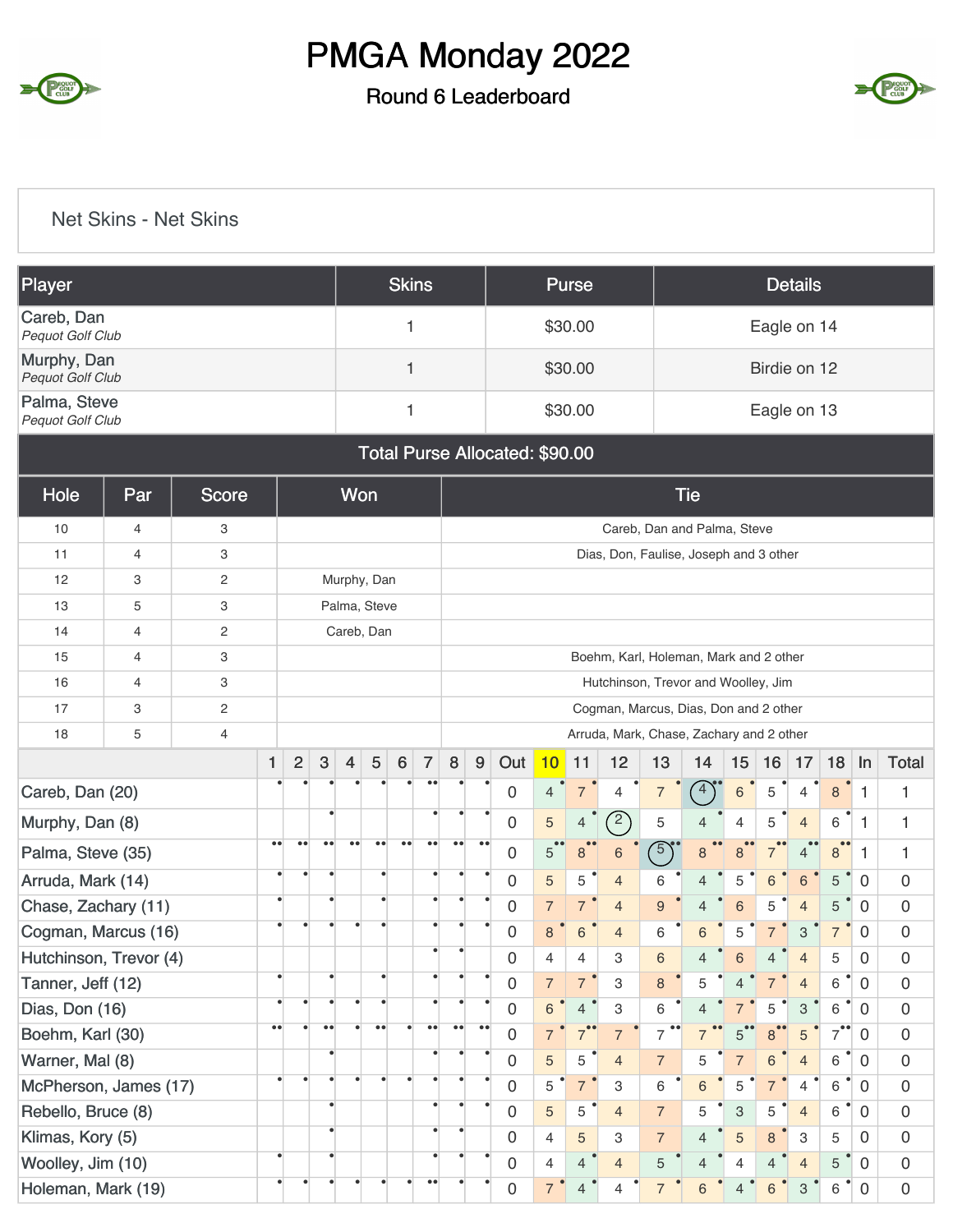